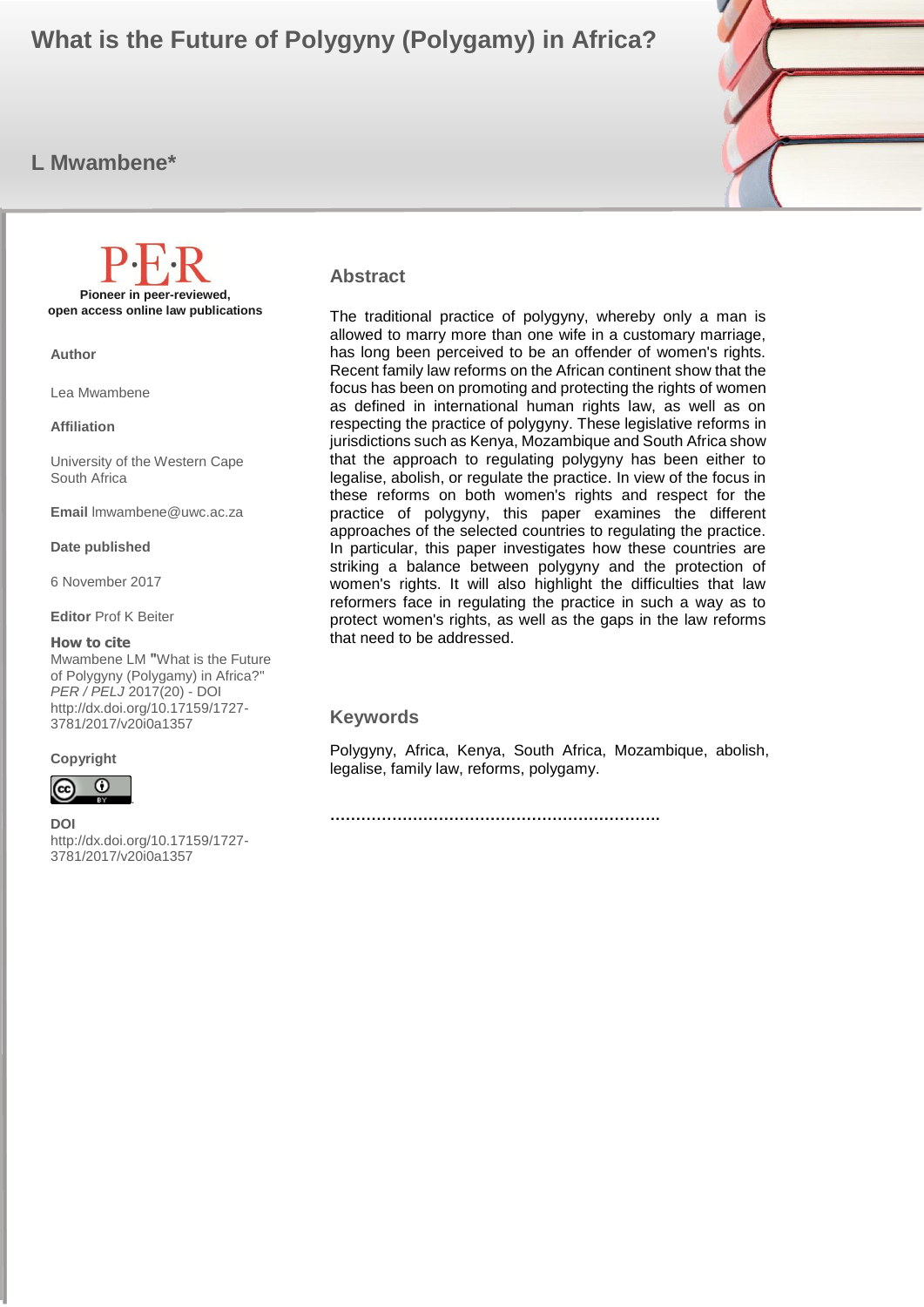# **1 Introduction**

Polygyny is a traditional practice whereby *only* a man is allowed to marry more than one spouse.<sup>1</sup> This practice has long been perceived to be in conflict with the ideals of gender equality,<sup>2</sup> inherently subordinates women,<sup>3</sup> violates the dignity of women,<sup>4</sup> increases women's risk of contracting HIV/AIDS,<sup>5</sup> is emotionally damaging, and is economically oppressive.<sup>6</sup> In addition, polygyny is perceived to be rooted in violations of gender and women's rights, which are protected in the *Universal Declaration of Human Rights* (UDHR), the *Convention on the Elimination of All Forms of Discrimination against Women* (CEDAW), the *Protocol to the African Charter on Human and Peoples' Rights on the Rights of Women in Africa*  (*African Women's Protocol*), and the *International Covenant on Civil and Political Rights* (ICCPR).<sup>7</sup> These observations, which are in line with the

- <sup>6</sup> *General Recommendation 21* para 14 where it was reaffirmed that "polygamous marriages contravenes a woman's right to equality with men, and can have serious emotional and financial consequences for her and her dependants …"; and Howland and Koenen 2014 *Social Justice* 12.
- <sup>7</sup> Article 23(4) of the *International Covenant on Civil and Political Rights* (1966) (ICCPR) provides for equality in relation to marriage. See also art 6 of the *Protocol of the African Charter on Human and People's Rights on the Rights of Women in*

 $\overline{a}$ Lea Mwambene. DipN, LLB (Hons) (UNIMA); LLM, LLD (UWC). Associate Professor, Faculty of Law, University of the Western Cape, South Africa. Email: [lmwambene@uwc.ac.za.](mailto:lmwambene@uwc.ac.za) This work is based on the research supported in part by the National Research Foundation of South Africa (NRF); Unique Grant No.99216, the Senate Research Funds, and the Faculty of Law, Dean's office from the University of the Western Cape. Any opinion, finding and conclusion or recommendation expressed in this material is that of the author; the NRF does not accept any liability in this regard. I would also like to thank Faculty of Law, McGill University, Montreal, Canada for hosting my research visit abroad.

<sup>&</sup>lt;sup>1</sup> Emphasis added. Polygamy means the plurality of spouses. Most literature, however, refer to polygamy as plurality of wives. For that reason the term polygamy in this paper refers to polygyny. See eg similarly Obonye 2012 *JASD* 142-149; Bennett *Customary Law* 243; Mwambene 2010 *AHRLJ* 78-93; Luluaki "Customary Polygamy" 395-418; Howland and Koenen 2014 *Social Justice* 7; Strauss 2012 *Ethics* 516-544; Kaganas and Murray 1991 *Acta Juridica* 119.

<sup>2</sup> Banda *Women Law and Human Rights* 116; Valley 2010 http://www.independent.co.uk/news/world/africa/the-big-question-whats-thehistory-of-polygamy-and-how-serious-a-problem-is-it-in-africa-1858858.html; Gaffney-Rhys 2011(a) *Women in Society* 1; CEDAW Committee *General Recommendation 21 on Equality in Marriage and Family Relations* UN GAOR, Doc A/49/38 (1994) (*General Recommendation 21*) para 14. See also Lehnert 2005 *SAJHR* 242.

<sup>3</sup> See eg Witte 2015 *Emory LJ* 1675-1746; Kaganas and Murray 1991 *Acta Juridica* 126, 127; Gaffney-Rhys 2011(b) *Women in Society* 6; Howland and Koenen 2014 *Social Justice* 12.

<sup>4</sup> *General Recommendation 21*; Jeffreys *Man's Dominion* 1967.

<sup>5</sup> See eg UN Women date unknown http://www.endvawnow.org/en/articles/625 polygamousmarriages.html?next=1678; Kuhn date unknown https://www.du.edu/ korbel/hrhw/researchdigest/africa/UniversalHumanRights.pdf; Ndashe 2011 *Women's Legal Centre* 7.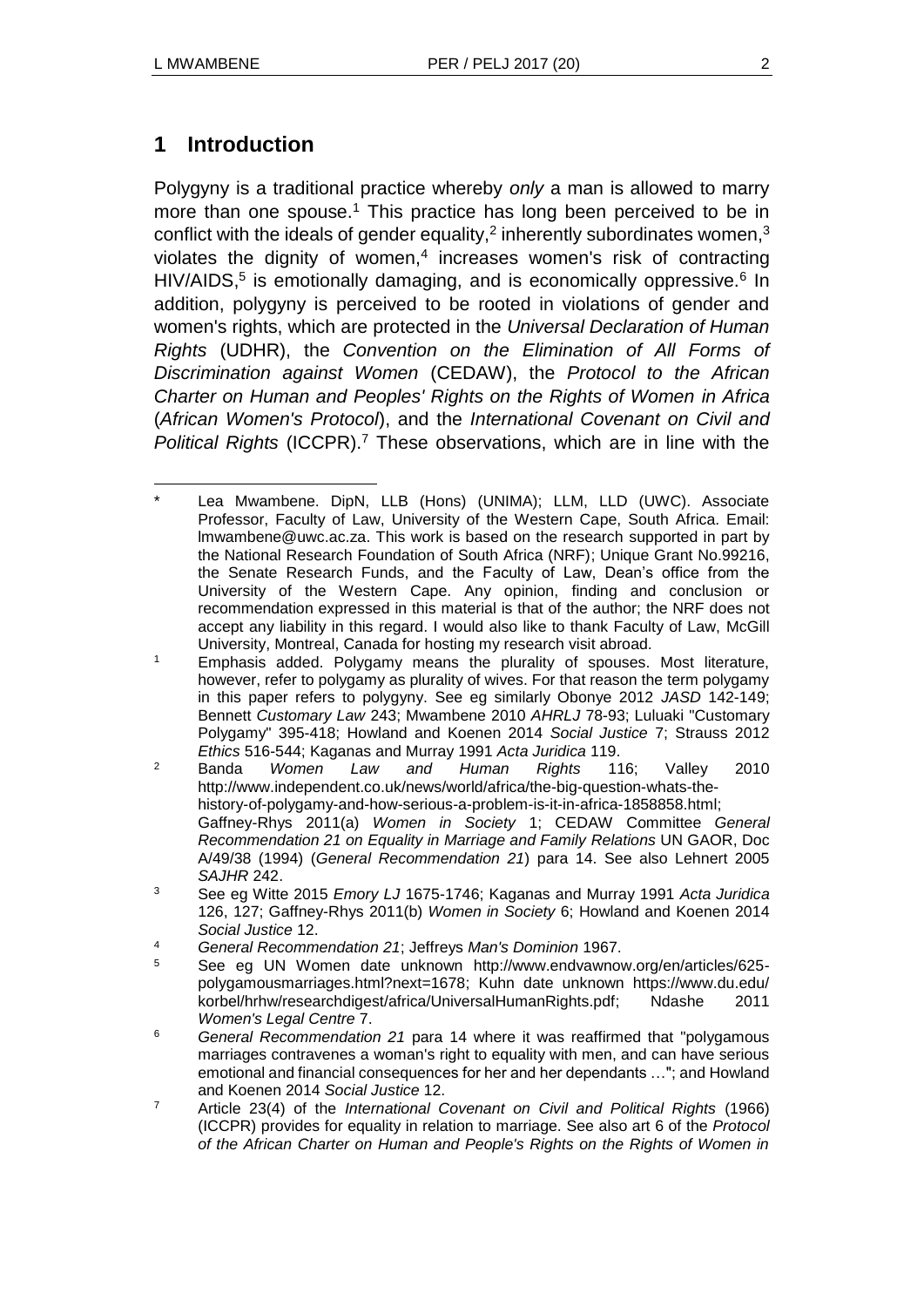l

comments of the international human rights monitoring bodies, lead to a call for the regulation or abolition of polygyny.<sup>8</sup>

Most African State Parties to the international women's rights instruments have embarked on family law reforms, with implications for polygyny.<sup>9</sup> A review of these reforms shows that countries have focused on promoting and protecting the rights of women as defined in international human rights law,<sup>10</sup> while simultaneously respecting the practice of polygyny.<sup>11</sup> Illustrations mainly from Kenya,<sup>12</sup> Mozambique,<sup>13</sup> and South Africa<sup>14</sup> reveal that polygyny is being legalised, abolished or regulated in those jurisdictions. As the reforms focus on women's rights while simultaneously respecting the practice of polygyny, this paper examines the different approaches of these countries in regulating the practice. In particular, it examines how these countries are attempting to strike a balance between polygyny and the protection of women's rights. A further aim is to explore the impact of these approaches on the future of polygyny in Africa.

*Africa* (2003) (*African Women's Protocol*). See discussions by eg Sraman date unknown http://www.academia.edu/3559600/polygamy\_and\_human\_rights; Kuhn date when the control of the control of the control of the control of the control of the control of the control of the control of the control of the control of the control of the control of the control of the control of th

https://www.du.edu/korbel/hrhw/researchdigest/africa/UniversalHumanRights.pdf; Strauss 2012 *Ethics* 518; Obonye 2012 *JASD* 147; Howland and Koenen 2014 *Social Justice* 12; Gaffney-Rhys 2011(a) *Women in Society* 2.

<sup>8</sup> Howland and Koenen 2014 *Social Justice* 12; Cook and Kelly 2006 http://www.justice.gc.ca/eng/rp-pr/other-autre/poly/index.html; Human Rights Committee *General Comment 28 on Equality of Rights between Men and Women* CCPR/C/21/Rev.1/Add.10 (2000) (*General Comment 28*) para 24 in which the Human Rights Committee responsible for the monitoring of the ICCPR confirms that polygamy should be eradicated because it is discriminatory. See also *General Recommendation 21* para 21; Al Hammadi 2015 https://www.linkedin.com/pulse/ negative-consequences-polygamy-zainab-al-hammadi.

<sup>9</sup> For example, South Africa ratified the *Convention on Elimination of All Forms of Discrimination against Women* (1979) (CEDAW) in 1995 and the *African Women's Protocol* in 2004; Kenya ratified CEDAW in 1984; Rwanda ratified CEDAW in 1981; Malawi in 1987; Mozambique ratified CEDAW in 1997, CRC in 1994, ICCPR in 1994, *African Charter on Human and People's Rights* (1981) (ACHPR) in 1989 and the *African Women's Protocol* in 2005. In addition, CEDAW was ratified by Senegal in 1980, Swaziland in 2004, Congo in 1980, Democratic Republic of Congo in 1986, Tanzania, Nigeria and Zambia in 1985, Zimbabwe in 1991, Uganda in 1984, Namibia in 1992.

<sup>10</sup> See for example, *General Recommendation 21* para 21; art 6(c) of the *African Women's Protocol*; art 23(4) of the ICCPR.

<sup>11</sup> See eg ss 2(3) (4) and 7(6) of the *Recognition of Customary Marriages Act* 120 of 1998, that recognises polygyny while at the same time s 6 provides for the equal status and capacity of spouses in a customary marriage. Also see Mamashela and Xaba 2003 http://sds.ukzn.ac.za/files/rr59.pdf, who observe, among others, that "the Recognition of Customary Marriages Act recognises polygynous customary marriages concluded before and after the enactment of the Act".

<sup>12</sup> The *Marriage Act* 14 of 2014.

<sup>13</sup> The *Family Law Statute Act* 10 of 2004.

<sup>14</sup> The *Recognition of Customary Marriages Act* 120 of 1998.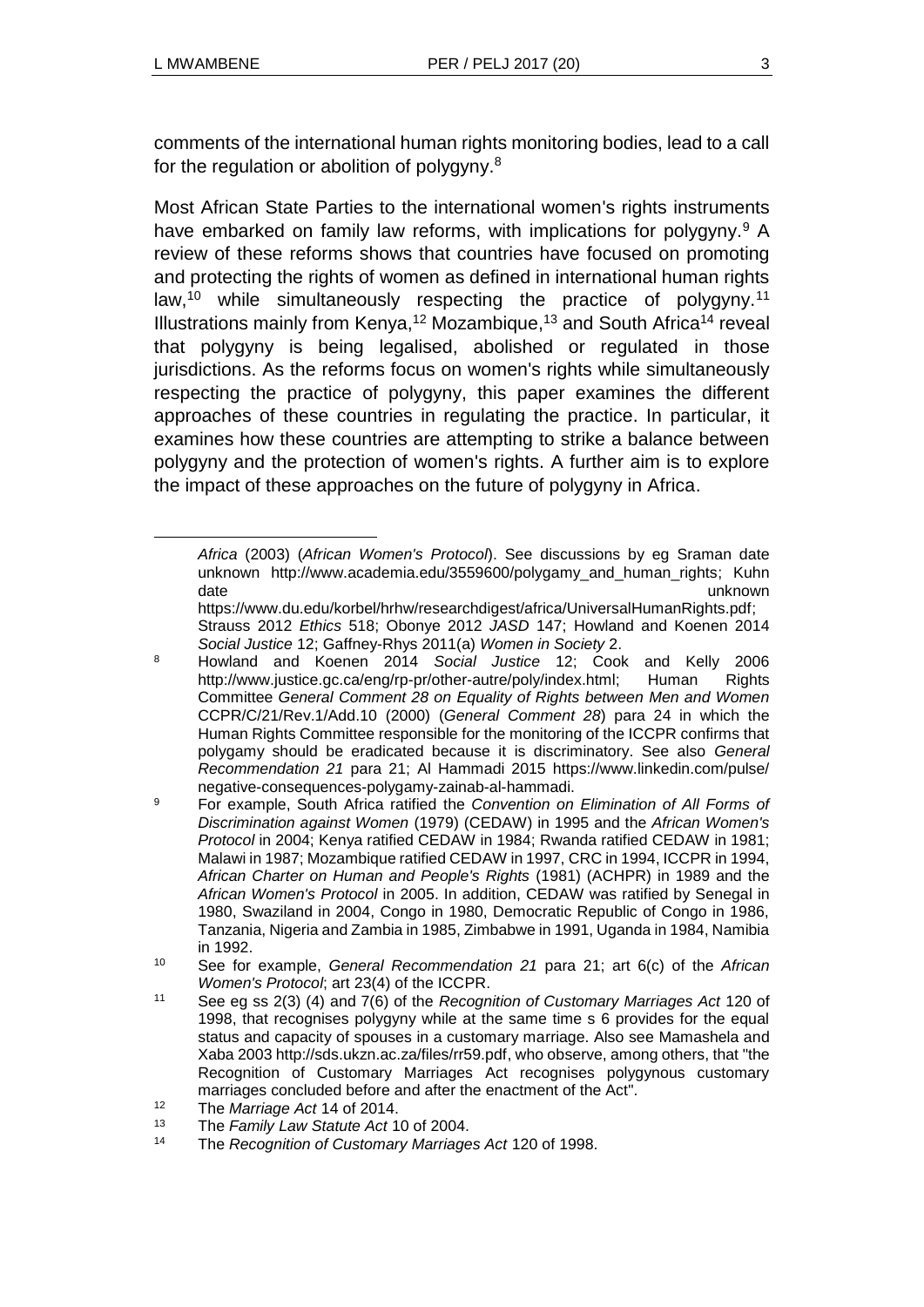The paper is divided into six sections. The second section gives a brief overview of the history of polygyny in Africa. The third section outlines the international and regional human rights position on polygyny. The fourth section will explore the manner in which selected African countries have legally approached the issue of polygyny. The focus will be on key aspects of the law reform, including: the marriageable age, the consent to marriage, the equal status of spouses in a marriage, the registration of a marriage, and protection against discrimination in marriage. The fifth part will be a critical analysis of the different law reforms adopted by the selected countries. The last part concludes the discussion by observing that regardless of whether countries legalise, abolish or regulate polygyny, the essence of polygyny in Africa is not going to change.

# **2 Brief overview of polygyny in Africa**

Prior to the arrival of colonists and Christianity in Africa, polygyny existed as an integral part of family law, which was based mostly on cultural beliefs.<sup>15</sup> Traditionally, polygyny performed valuable social and cultural functions. These included the following, among others: it was a remedy to escape divorce due to infertility, because in African communities a marriage without procreation is incomplete;<sup>16</sup> it was a solution to menopause as there was a cultural belief that some women may no longer engage in sexual activities but men will continue to do so;<sup>17</sup> it was a legal response to address the problem of unmarried women snatching away other women's husbands due to the imbalance in the ratio of women and men;<sup>18</sup> it was a viable solution during pregnancy and nursing because some African cultures forbid sexual relations between a husband and wife during pregnancy;<sup>19</sup> it was a remedy to negative social associations because being single is associated with evil, and a single woman might even be accused of witchcraft;<sup>20</sup> it was a way of taking care of a widow, as both a widow and her children would be taken

<sup>15</sup> Nyanseor date unknown http://www.theperspective.org/polygyny.html; Modupe date unknown http://unilorin.edu.ng/publications/abdulraheemnm/LAW\_AND\_SOCIAL\_VALUES.p

df. <sup>16</sup> Muthengi 1995 *AJET* 58. Mbiti *African Religion and Philosophy* 133. In the African

context, it is generally observed that a marriage without procreation is incomplete. A woman is always presumed to be at fault for her lack of procreation in a marriage.

<sup>17</sup> Baloyi 2010 *Verbum et Ecclesia* 3.

<sup>18</sup> As observed by Nyanseor date unknown http://www.theperspective.org/polygyny. html, the social origins of polygyny were the imbalance between women and men, in that the ratio of women to men was 10:1. This imbalance led the social architects to look at polygyny as a solution to enable more women to marry.

<sup>19</sup> Also see Baines, Bailey and Amani 2005 http://publications.gc.ca/collections/ Collection/SW21-132-2005E.pdf; Labeodan 2007 *JCT* 46.

<sup>20</sup> Phaswana "Counselling Singles" 1.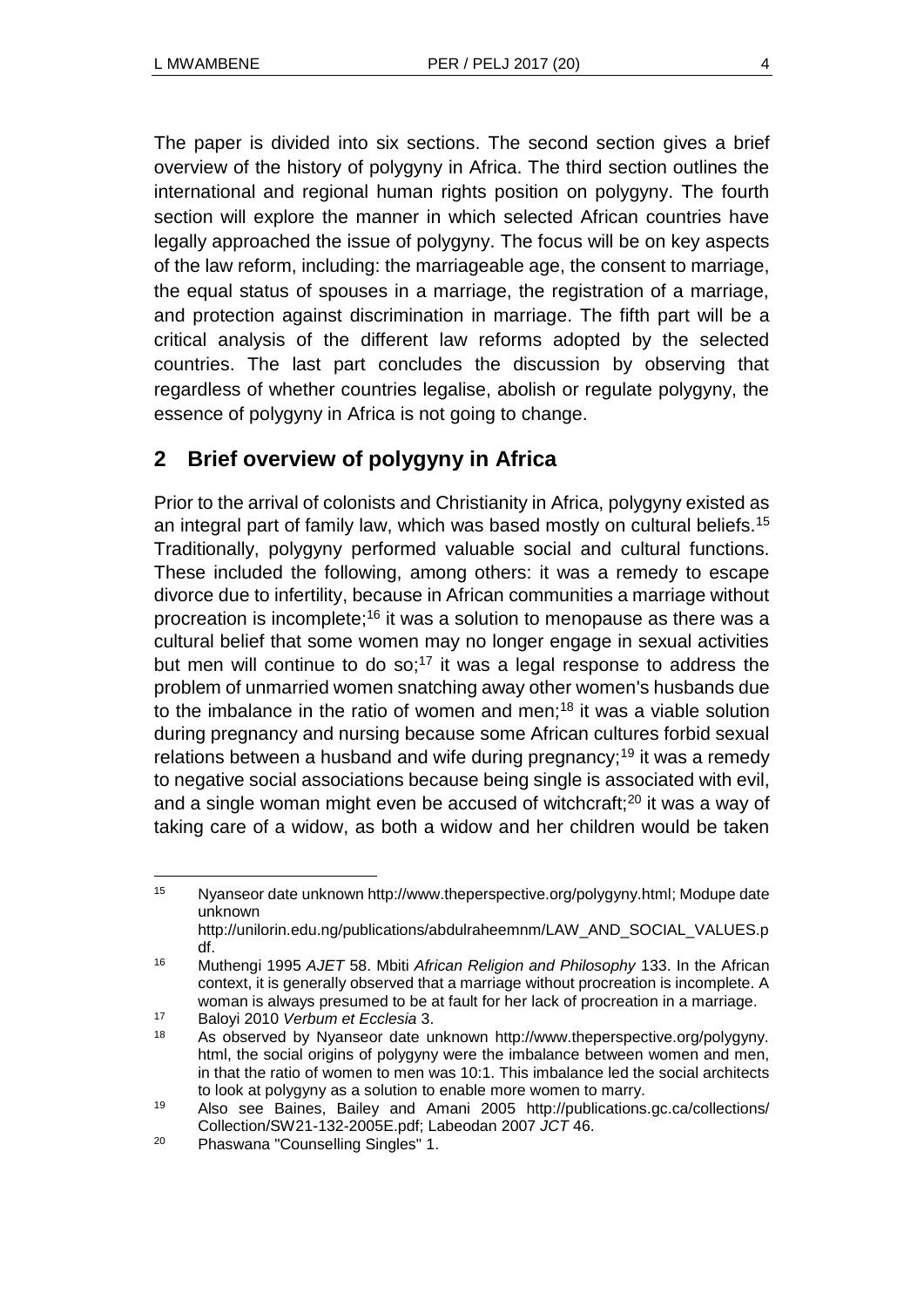care of by the deceased husband's brother; $^{21}$  and more importantly, it was "established to address the economic issues which were centred on subsistence agriculture".<sup>22</sup> These social functions arguably served the interests of men.<sup>23</sup>

In the context of this paper, it is important to point out that these social functions have not ceased with time. As observed by Da Silva, during the debate on the *Family Law Statute Act* in Mozambique, those who defended polygamy raised similar arguments.<sup>24</sup> In Malawi, similar views were expressed for the rejection of section 17 of the *Marriage, Divorce and Family Relations Bill* of 2006, that prohibited polygyny in all marriages.<sup>25</sup> In Uganda, Parliament has failed twice to pass the Uganda *Marriage and Divorce Bill*, 2009 in 2009 and 2013 respectively, due to its provisions relative to polygyny, amongst other reasons.<sup>26</sup> In addition, the Chairperson of the Ugandan Law Reform Commission, Prof Joseph Kakooza, observed during the debate that:

polygamy as a custom will remain, not only in Uganda, but also in all African countries and even beyond. What [goes] as a mistress in Europe [is a wife in Africa]. Once the first marriage is customary, you can marry under customary law even 100 or more, provided the custom allows it.<sup>27</sup>

During the colonial period, when Christianity prevailed, polygyny was one of the reasons why customary marriages were not legally recognised.<sup>28</sup> It was viewed as a form of slavery which had to be abolished.<sup>29</sup> In general, Christian colonials were determined to replace it with monogamy. $30$  In their attempt to replace polygamy with monogamy, they gave preferential treatment to monogamous men. For example, Muthengi records that some Christian missionaries refused to accept polygamists and their families into

<sup>21</sup> Muthengi 1995 *AJET* 59.

<sup>22</sup> Nyanseor date unknown http://www.theperspective.org/polygyny.html; Muthengi 1995 *AJET* 59.

<sup>23</sup> See generally, Da Silva *et al* 2004 http://www.wlsa.org.mz/article-why-polygamy-isunacceptable-in-family-law-in-the-light-of-human-rights/. Also see similar views expressed by Howland and Koenen 2014 *Social Justice* 37.

<sup>24</sup> See generally Da Silva *et al* 2004 http://www.wlsa.org.mz/article-why-polygamy-isunacceptable-in-family-law-in-the-light-of-human-rights/. Also see similar arguments raised in the context of the 2009 and 2013 Ugandan *Marriage and Relations Bill*.

<sup>25</sup> See Malawi Law Commission 2006http://www.lawcom.mw/docs/Report\_on\_the\_ review of Marriage and Divorce Act.pdf 110.

<sup>26</sup> Mugerwa *Daily Monitor* 1.

<sup>27</sup> Ssenyonjo 2011 *NQHR* 376.

<sup>28</sup> Bennett *Customary Law* 189. Kang'ara 2012 *Comp L Rev* 5, Henriques 2013 *Studia Historiae Ecclesiasticae.*

<sup>29</sup> Obonye 2012 *JASD* 142-149; Bennett *Customary Law* 189; Herbst and Du Plessis 2008 *EJCL* 5.

<sup>30</sup> Kang'ara 2012 *Comp L Rev* 2. Also see Henriques 2013 *Studia Historiae Ecclesiasticae.*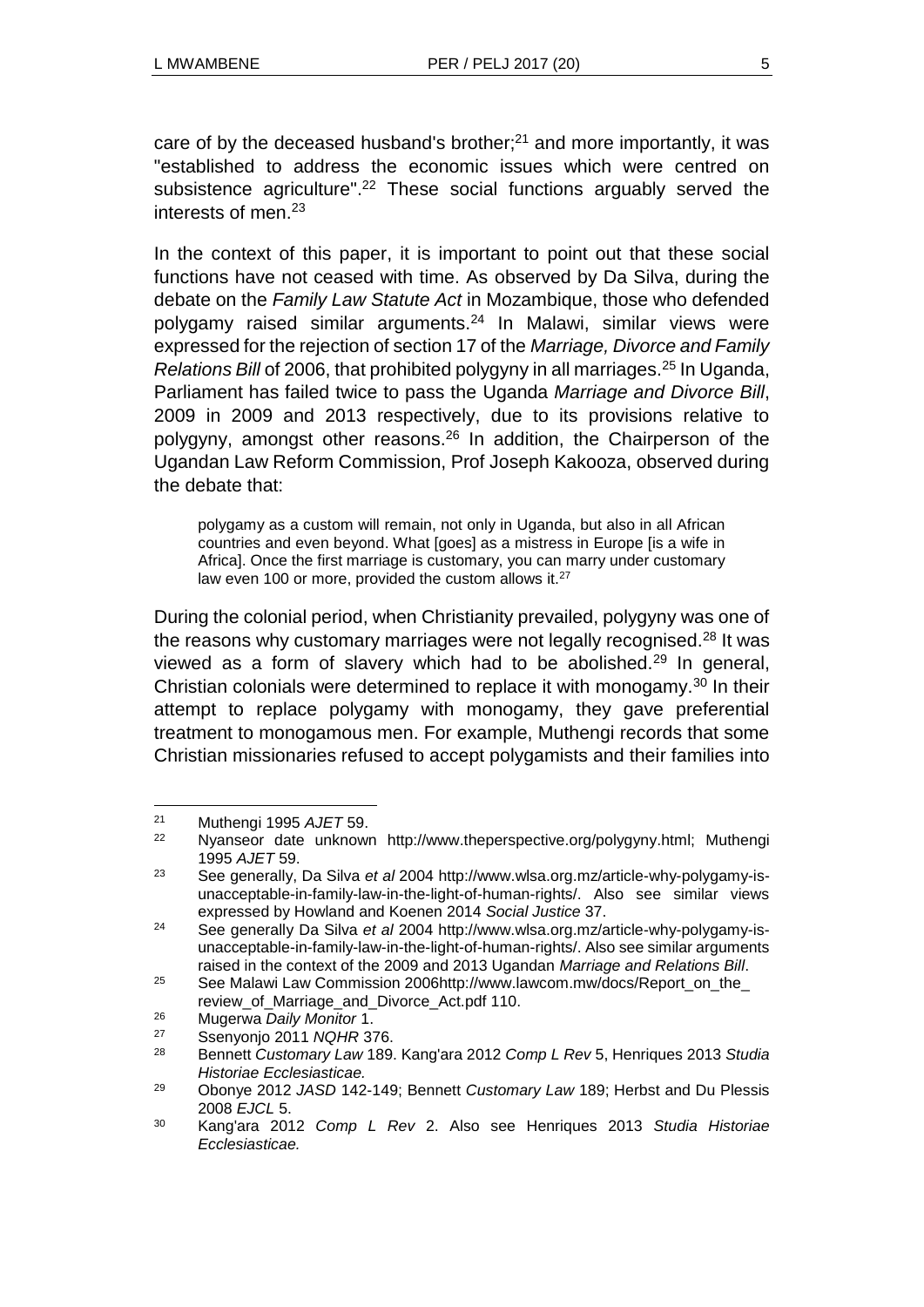the church. $31$  In some cases, upon conversion to Christianity polygynous husbands were required to choose one customary wife with whom to contract a Christian marriage and abandon the rest, leading to "the discarded wife syndrome" on the continent.<sup>32</sup>

This situation, however, did not stop the practice of polygyny. Many African countries continued with the practice and it remained permissible under the customary laws of various societies.<sup>33</sup> In some places, it led to members forming their own independent churches. For example, Muthengi records that Isaiah Shembe, the founder of the Nazarite Baptist church in South Africa, had four wives; Josiah Oshitelu, the founder of the Aladura (the Church of the Lord) had seven wives; and Johane Marange, the founder of the African Apostolic Church in Zambia and Zimbabwe, had sixteen wives.<sup>34</sup>

In the modern context, although statistics on polygynous marriages suggests that the frequency of polygynous marriages is decreasing<sup>35</sup> and the general opinion is that they disadvantage women and must be prohibited, polygyny still exists on the continent.<sup>36</sup> For example, reports indicate that almost 47% of marriages in Senegal feature more than one wife.<sup>37</sup> In Tanzania, Howland and Koenen report that a quarter of its women are involved in polygamous marriage.<sup>38</sup> In Kenya, Akuku Danger is believed to have been married to more than 100 wives.<sup>39</sup> Furthermore, polygyny has the support of prominent political figures on the continent. For example, Kenyan President Kibaki has two wives; King Mswati III of Swaziland has 14 wives:<sup>40</sup> the South African President, Jacob Zuma, is married to more than 3 wives; in Sudan, President Omar Hassan al–Bashir has always maintained that polygyny is a viable option to increase the population;<sup>41</sup> and

<sup>31</sup> Muthengi 1995 *AJET* 57. Barrett *Schism and Renewal in Africa* 117.

<sup>32</sup> Kang'ara 2012 *Comp L Rev* 16.

<sup>33</sup> Bennett *Customary Law* 187, 192.

<sup>34</sup> Muthengi 1995 *AJET* 55, 57.

<sup>35</sup> See, for example, the decline in the statistics in Namibia as reported by Ovis 2005 http://www.lac.org.na/news/inthenews/pdf/polygamy.pdf; and in Malawi by Basendal 2004 *Afr Sociol Rev* 17. In South Africa, Bekker 1991 *Acta Juridica* 4 observed that "the situation in South Africa is comparable. In urban areas polygyny has to all intents and purposes disappeared". Also see Mwambene and Kruuse 2015 *IJLPFL* 252; Mwambene 2015 *Speculum Juris* 76.

<sup>36</sup> See, for example, Fenske 2012 http://www.csae.ox.ac.uk/workingpapers/pdf/csaewps-2012-20.pdf.

<sup>37</sup> Anon 2015 https://www.polygamy.com/articles/89746509/polygamy-in-africa; Fenske 2012 http://www.csae.ox.ac.uk/workingpapers/pdf/csae-wps-2012-20.pdf has observed that "stretching from Senegal to Tanzania, 40% of women are in polygamous marriages".

<sup>38</sup> Howland and Koenen 2014 *Social Justice* 3-38.

<sup>39</sup> Anon 2015 https://www.polygamy.com/articles/89746509/polygamy-in-africa. Also see Gaffney-Rhys 2011(b) *Women in Society* 1.

<sup>40</sup> Ssenyonjo 2011 *NQHR* 376.

<sup>41</sup> Anon 2015 https://www.polygamy.com/articles/89746509/polygamy-in-africa.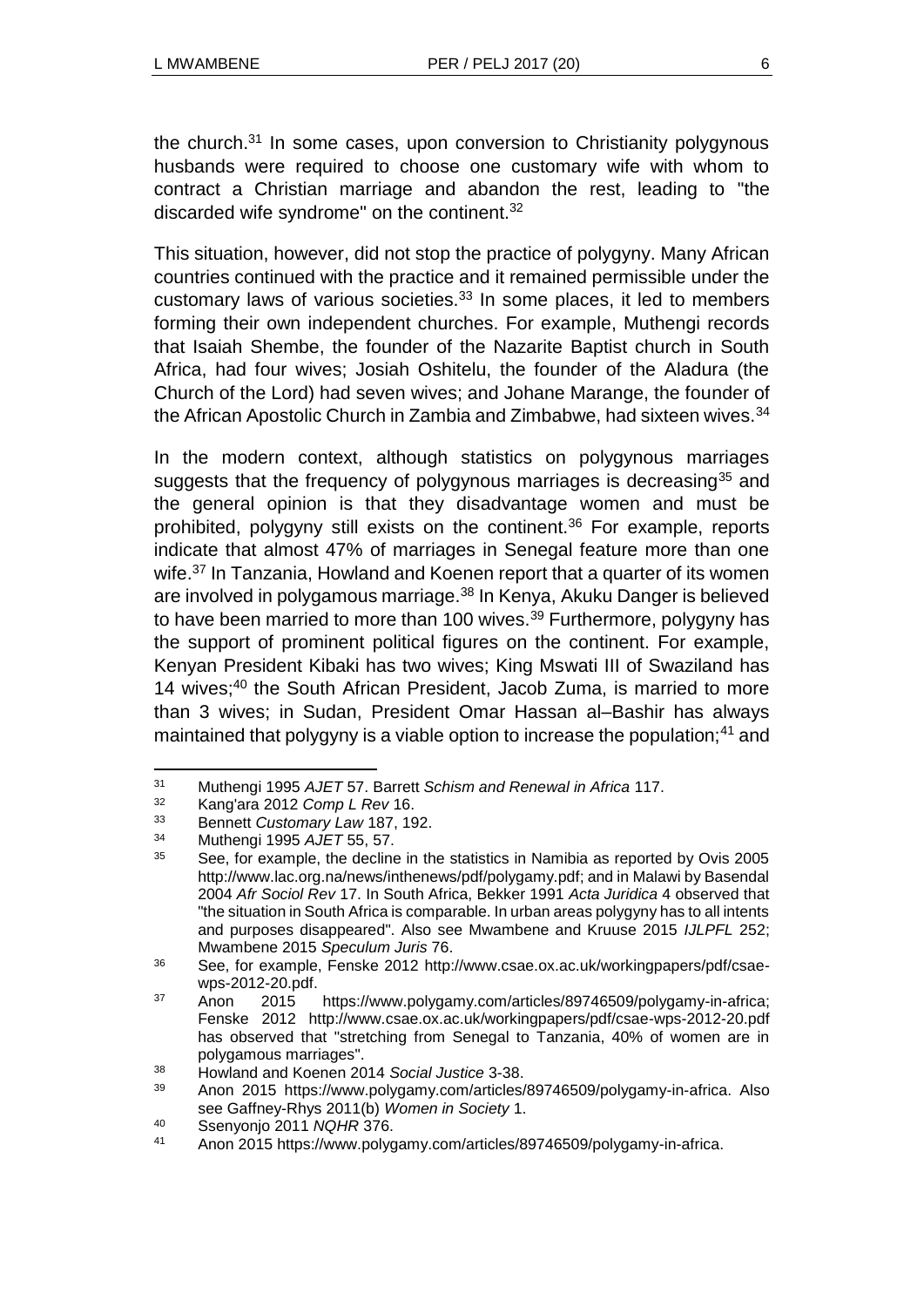in 2014, President Uhuru Kenyatta signed a law that allows men to marry as many wives as they wish without their existing wife's/wives' consent.<sup>42</sup>

Polygyny in urban African areas appears to take on different forms, such as informal marriages, or second or third marriages without the knowledge of the first wife.<sup>43</sup> For example, the 2000 Demographic Health Survey conducted in Namibia shows that 16% of women are in informal relationships.<sup>44</sup> In Malawi, Basendal's research found that there is a change in marriage patterns from formal to informal polygyny, which is to the advantage of one woman and simultaneously to the disadvantage of the other.<sup>45</sup> In Botswana, the study by Griffith found that men prefer informal polygyny in order to escape the obligations of plural marriages.<sup>46</sup> In the large cities of Tanzania, Howland and Koenen reported that traditional polygyny has been replaced to a large extent by informal polygyny.<sup>47</sup> In addition, Women and Law in Southern Africa (WLSA) report that migrant workers contract marriages with women in the rural areas and then enter into informal unions with women in the cities.<sup>48</sup>

The continued existence of polygyny can be attributed to the fact that polygyny, as Kuhn observes, is legally permitted in many African countries, such as Chad, Gabon, Niger, Sudan, Tanzania, and Zambia.<sup>49</sup> The legal recognition of polygyny on the continent has taken different forms. Some African countries such as Kenya have formally recognised polygynous marriages as valid marriages.<sup>50</sup> Other countries such as Malawi allow polygyny under the unwritten customary laws.<sup>51</sup> Gaffney-Rhys has observed that there are also countries such as South Africa that have opted to formalise existing customary laws but impose restrictions on the

l <sup>42</sup> AFP 2014 http://www.nation.co.ke/news/Uhuru-assents-to-law-allowingpolygamy/1056-2297540-x731pa/index.html.

<sup>43</sup> WLSA *Uncovering the Realities* 92; Ovis (n 35).

<sup>44</sup> Ovis 2005 http://www.lac.org.na/news/inthenews/pdf/polygamy.pdf.<br>45 Basendal 2004 Afr Social Rev.17

<sup>45</sup> Basendal 2004 *Afr Sociol Rev* 17.

<sup>46</sup> Griffiths "Gendering Culture" 111-112; Basendal 2004 *Afr Sociol Rev* 17.

<sup>47</sup> Howland and Koenen 2014 *Social Justice* 11, who observe that "in large cities like Dares Salam, traditional polygamy has been largely replaced by private, *de facto* polygamy, which is considered to be more attuned to Tanzanians' perceptions of modernity". In addition, they observe that "*de facto* polygamy is characterised as a relationship in which a man marries one wife and also forms extra-legal domestic and sexual unions with other women".

<sup>48</sup> WLSA *Uncovering the Realities* 25.

See generally the discussion by Kuhn date unknown https://www.du.edu/ korbel/hrhw/researchdigest/africa/UniversalHumanRights.pdf. Also see Gaffney-Rhys 2011(b) *Women in Society* 2*.*

<sup>50</sup> See the *Marriage Act* 14 of 2014. Gaffney-Rhys 2011(b) *Women in Society* 2.

<sup>51</sup> The Malawi *Marriage Divorce and Family Relations Act* 5 of 2015 does not formally prohibit polygamy in the context of customary marriages. Arguably it allows the same to continue under the customary laws and practices. See generally Gaffney-Rhys 2011(b) *Women in Society* 2.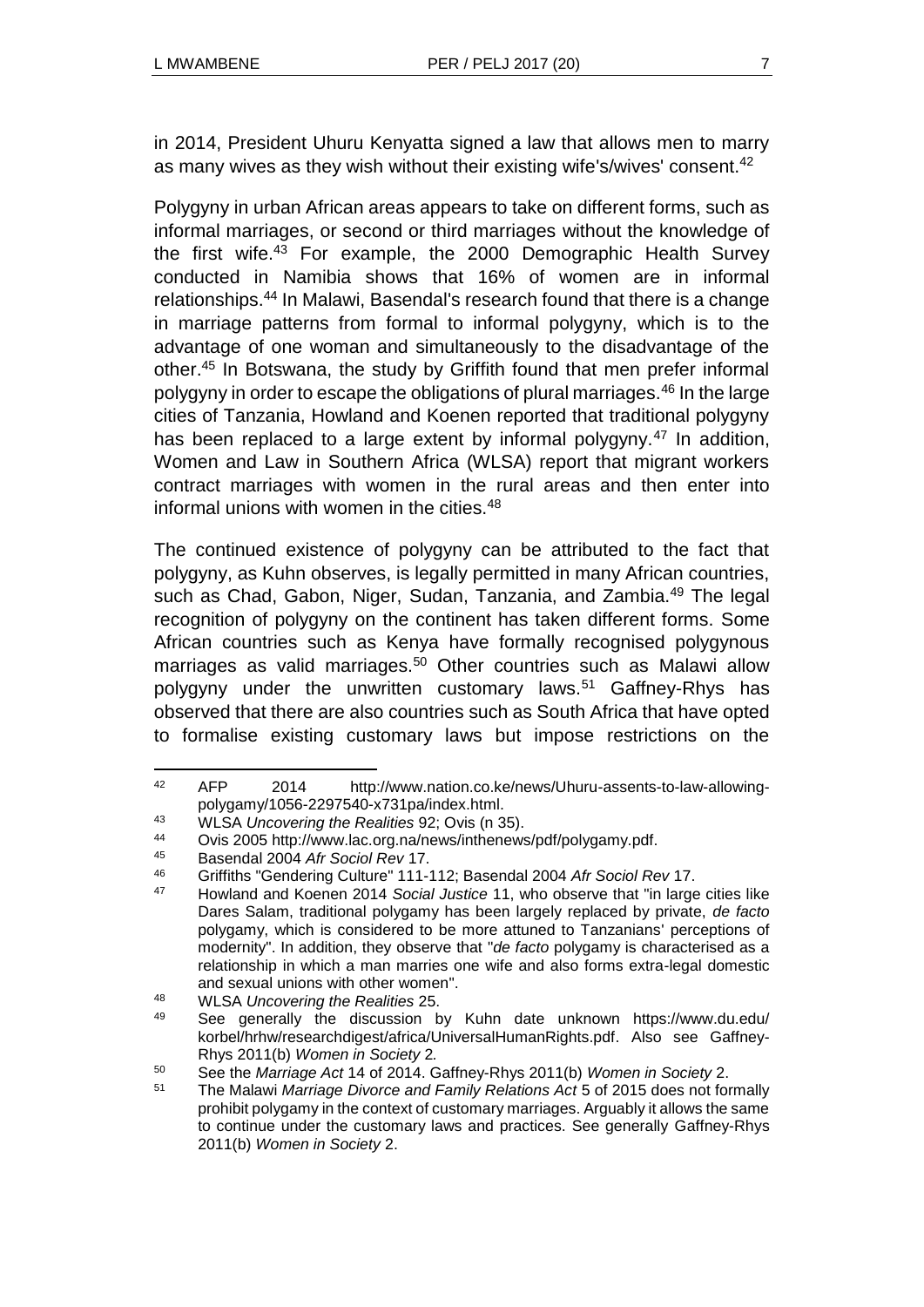practice.<sup>52</sup> In addition, some countries continue to formally prohibit polygyny under civil law, but the practice remains lawful under the customary law of the country.<sup>53</sup> In exceptional cases the practice is allowed, but a man is required to obtain the permission of his current wife if he wishes to take another wife.<sup>54</sup>

# **3 Polygyny under international human rights law**

As widely observed, the international human rights instruments, with the exception of the *Hague Convention on the Celebration and Recognition of*  Marriages<sup>55</sup> and the *African Women's Protocol*,<sup>56</sup> do not expressly consider polygamy.<sup>57</sup> However, they require States Parties to eradicate practices that may lead to discrimination.<sup>58</sup> As noted, polygyny is a system that only allows men to have multiple wives. Most authors therefore agree that nondiscriminatory provisions in these international human rights instruments can be used to address discrimination in the context of polygyny.<sup>59</sup> International human rights instruments further contain provisions aimed at ensuring the equality of spouses before, during and after marriage.<sup>60</sup> For

 $\overline{a}$ <sup>52</sup> See eg the *Recognition of Customary Marriages Act* 120 of 1998 in South Africa, which recognises polygamous marriages. Gaffney-Rhys 2011(b) *Women in Society* 2.

<sup>53</sup> For example, in Malawi, polygamy is prohibited under s 17 of the *Marriage Divorce and Family Relations Act* 5 of 2015 for civil marriages but is allowed for customary and religious marriages. Also see the *Recognition of Customary Marriages Act* 120 of 1998 in South Africa, which allows for a monogamous customary marriage to be converted into a civil law marriage, but a polygynous customary marriage cannot be converted into a civil marriage (s 10(4)).

<sup>54</sup> See the South African case of *Mayelane v Ngwenyama* 2013 4 SA 415 (CC).

<sup>55</sup> Ariclet 11 of the *Hague Convention on the Celebration and Recognition of Marriages* (1978) mandates a contracting state to refuse to recognise the validity of a polygynous marriage. This instrument, however, does not outlaw polygamy.

<sup>56</sup> Article 6 of the *African Women's Protocol* states that "monogamy is encouraged as the preferred form of marriage and that the rights of women in marriage and family, including polygamous marital relationships, are promoted and protected". In art 5 of the *African Women's Protocol*, however, polygyny is not listed as one of the harmful cultural practices to be eliminated.

<sup>57</sup> See generally the discussions by Gaffney-Rhys 2011(a) *Women in Society* 1, 2; Cook 2011 http://www.law.utoronto.ca/utfl\_file/count/documents/reprohealth/ Polygamy.pdf. See for instance art 16 of CEDAW, that just states that "men and women of full age, without any limitation due to race, nationality or religion, have the right to marry and found a family [and] are entitled to equal rights as to marriage, during marriage and at its dissolution".

<sup>58</sup> Cook 2011 http://www.law.utoronto.ca/utfl\_file/count/documents/reprohealth/ Polygamy.pdf. Also see Gaffney-Rhys 2011(a) *Women in Society* 1.

<sup>59</sup> See, for example, Gaffney-Rhys 2011(a) *Women in Society* 1.

 $60$  For example, art 16 of CEDAW, which just states that "men and women of full age, without any limitation due to race, nationality or religion, have the right to marry and found a family [and] are entitled to equal rights as to marriage, during marriage and at its dissolution". Also see the discussion by Obonye 2012 *JASD* 147.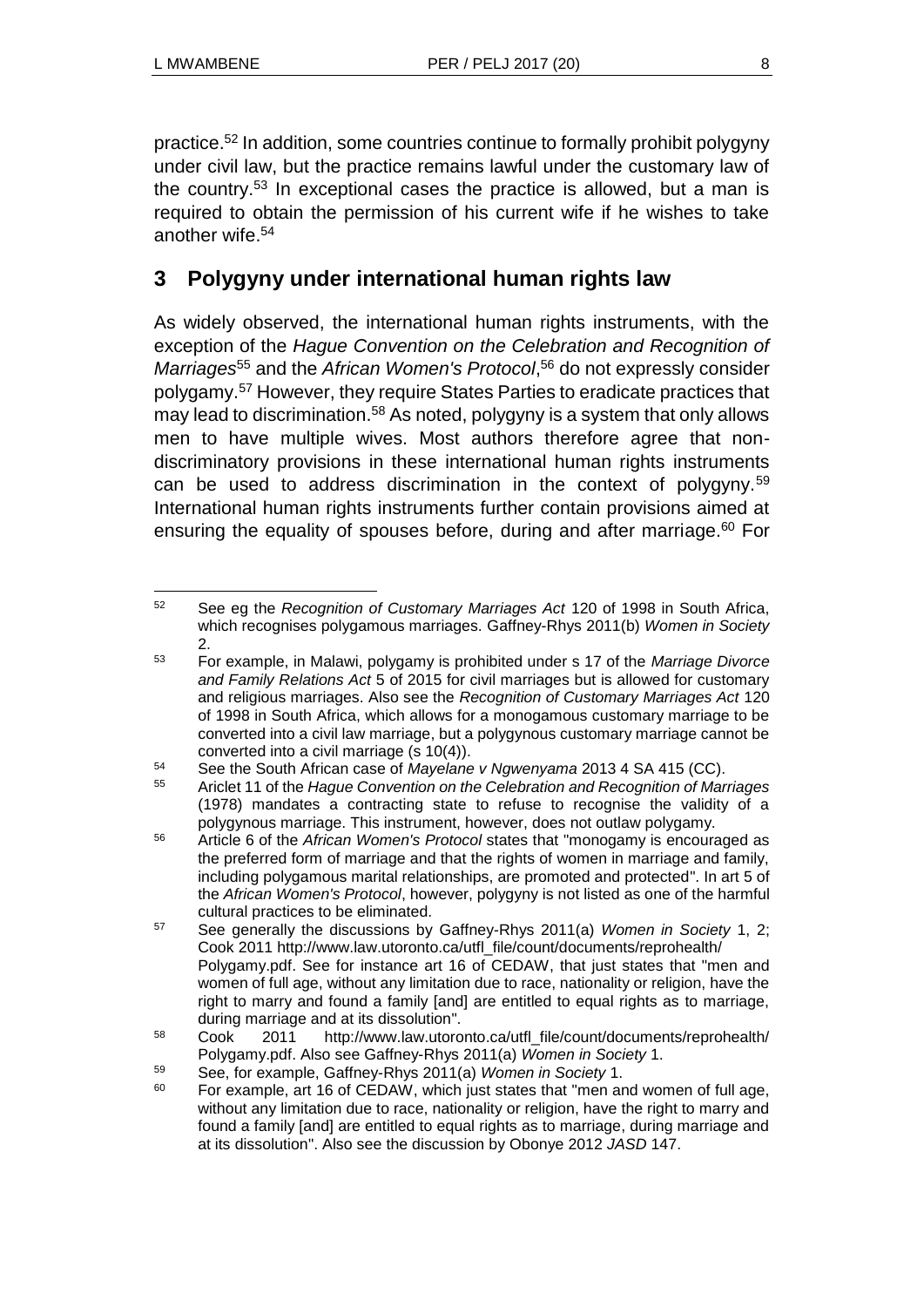example, article 23(4) of the ICCPR, as well as article 6 of the *African Women's Protocol, specifically provides for equality in relation to marriage.*<sup>61</sup>

In addition, as rightly observed by Gaffney-Rhys, the General Comments by the treaty monitoring bodies endorse the elimination of polygyny because it is discriminatory.<sup>62</sup> For example: the Human Rights Committee in *General Comment 28* observes that "equality of treatment with regard to the right to marry implies that polygamy is incompatible with this principle and therefore, should be abolished".<sup>63</sup> It has also found that polygyny violates article 3 of the ICCPR<sup>64</sup> and has therefore urged States Parties to take legislative measures to enforce the prohibition of polygamy within their territories.<sup>65</sup> In addition, the CEDAW Committee noted in its *General Recommendation 21*  that "polygynous marriages contravene a woman's right to equality with men and must therefore be prohibited".<sup>66</sup>

In countries where polygyny is still practised, international human rights instruments require States Parties to ensure that women are entitled to the same rights and benefits as they would enjoy in monogamous marriages.<sup>67</sup> Article 6 of the *African Women's Protocol* states that: "monogamy is encouraged as the preferred form of marriage and that the rights of women in marriage and family, *including polygamous marital relationship are promoted and protected*".<sup>68</sup> This is buttressed by the CEDAW Committee's *General Recommendation 29,* which makes it clear that: "with regard to women in existing polygamous marriages, States Parties should take the necessary measures to ensure the protection of their economic rights".<sup>69</sup>

In addition, international human rights law also mandates States Parties to take all appropriate measures to eliminate harmful cultural practices in order

l <sup>61</sup> Article 23(4) of the ICCPR provides that States: "shall take appropriate steps to ensure equality of rights and responsibilities of spouses as to marriage, during marriage, and at its dissolution".

<sup>62</sup> See, for example, *General Recommendation 21* para 21 and *General Comment 28*  para 24, as discussed by Gaffney-Rhys 2011(a) *Women in Society* 10*.*

<sup>63</sup> *General Comment 28* para 24.

 $64$  The Human Rights Committee observed that art 3 of the ICCPR quarantees equal rights for women and men, violates a woman's right to equality in marriage, and has severe financial consequences for her and her children. See *General Comment 28*.

<sup>65</sup> CEDAW Committee *General Recommendation 24 on Women and Health* UN GAOR, Doc A/54/38 (1999) (*General Recommendation 24*).

<sup>66</sup> *General Recommendation 21* paras 14, 21.

<sup>67</sup> See, for example, art 6 of the *African Women's Protocol*, and the discussions by Cook and Kelly 2006 http://www.justice.gc.ca/eng/rp-pr/other-autre/poly/index.html.

<sup>&</sup>lt;sup>68</sup> Emphasis added.

<sup>69</sup> CEDAW Committee *General Recommendation 29 on Economic Consequences of Marriage, Family Relations and their Dissolution* UN Doc CEDAW/C/GC/29 (2013) (*General Recommendation 29*).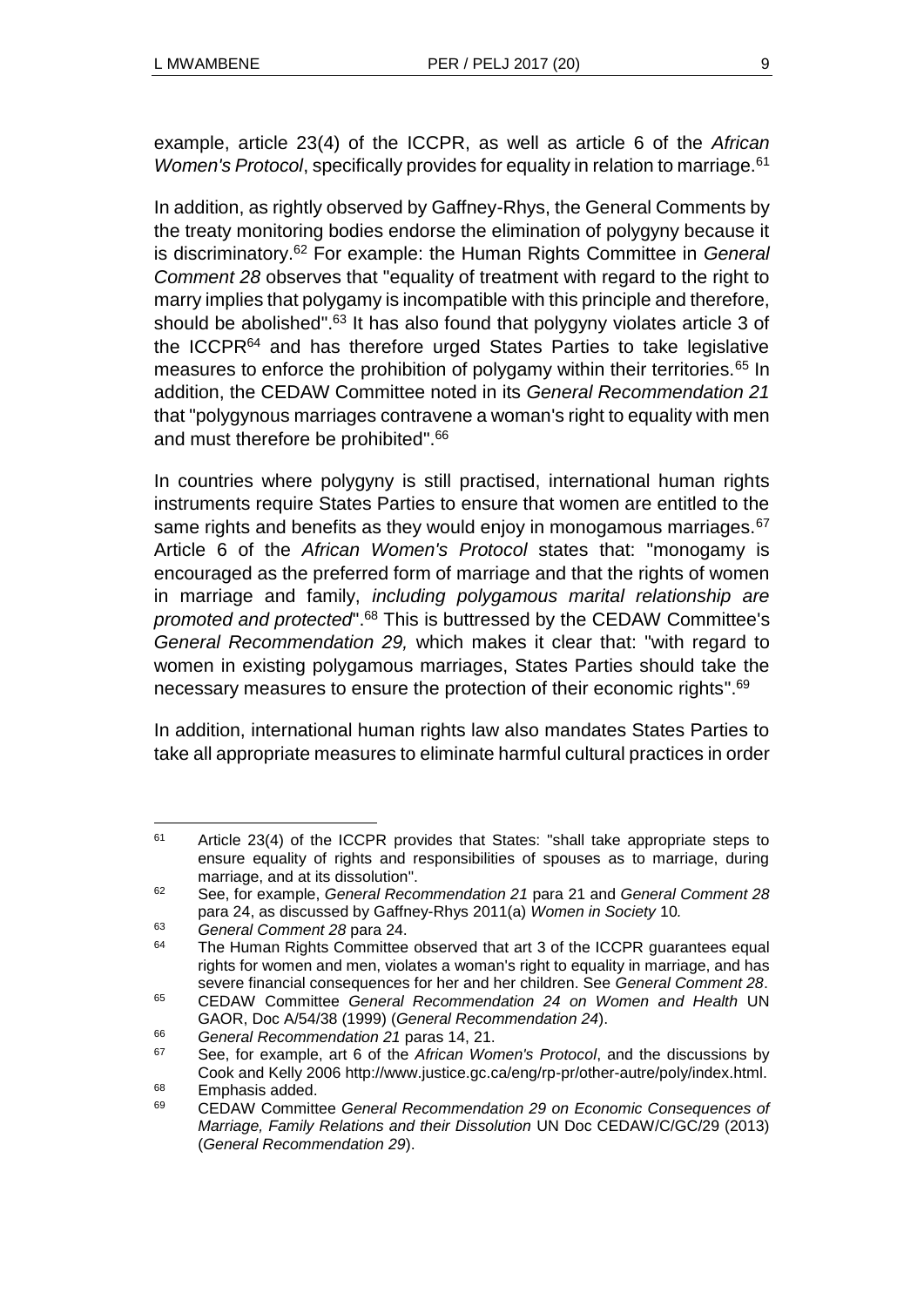to ensure equality in marriage.<sup>70</sup> Further guidance at the international level can be obtained from the CEDAW Committee, which has observed that States Parties whose constitutions guarantee equal rights but permit polygynous marriages in accordance with personal or customary law violate the constitutional rights of women and breach the provisions of article 5(a) of CEDAW.<sup>71</sup> For example, the 2010 Kenya Constitution guarantees equality between the spouses from the outset of a marriage to its dissolution.<sup>72</sup> Several African countries, for example Tanzania.<sup>73</sup> Malawi.<sup>74</sup> South Africa, $75$  and Mozambique, $76$  have provisions in their constitutions that prohibit discrimination on a number of grounds, including gender.

Related to the above point, a review of the concluding observations made concerning African states' reports buttresses the opinion of CEDAW that nothing short of immediate legislative prohibition will do.<sup>77</sup> For instance, Hellum and Aasen report that at its 39<sup>th</sup> Session in 2007 and 48<sup>th</sup> Session in 2011 the Committee took the view that the Kenya *Matrimonial Bill*, which provided for the regulation of property in a polygynous customary marriage, facilitates polygyny, and therefore urged the Government to "implement measures aimed at eliminating polygamy as called for in the Committee's General Recommendation 21".<sup>78</sup>

Furthermore, Hellum and Aasen have observed that Lesotho was similarly reprimanded when it reported before the CEDAW Committee that polygamy "is an acceptable customary practice, which has safeguards against potentially negative consequences for wives and children, ie the requirement that existing spouses must be consulted and by providing separate property to each household".<sup>79</sup> In response, the CEDAW

l <sup>70</sup> Article 5(a) of CEDAW provides that "States Parties shall take all appropriate measures: To modify the social and cultural patterns of conduct of men and women, with a view to achieving the elimination of prejudices and customary and all other practices which are based on the idea of the inferiority or the superiority of either of the sexes or on stereotyped roles for men and women".

<sup>71</sup> *General Recommendation 21* para 41.

<sup>72</sup> Section 45(3) of the *Constitution of the Republic of Kenya,* 2010.

<sup>73</sup> Sections 12, 13 of the *Constitution of the Republic of Tanzania,* 1977.

<sup>74</sup> Section 20 of the *Constitution of the Republic of Malawi,* 1994.

<sup>75</sup> Section 9(3) of the *Constitution of the Republic of South Africa*, 1996.

<sup>76</sup> Article 36 of the *Constitution of the Republic of Mozambique*, 2004.

<sup>77</sup> Cook 2011 http://www.law.utoronto.ca/utfl\_file/count/documents/reprohealth/ Polygamy.pdf.

<sup>78</sup> CEDAW Committee *Concluding Observations: Kenya* CEDAW/C/KEN/CO/7 (2011) para 17; Hellum and Aasen *Women's Human Rights.*

<sup>79</sup> CEDAW Committee *Concluding Observations: Lesotho* CEDAW/C/LSO/CO/1-4 (2011) para 47; Hellum and Aasen *Women's Human Rights.*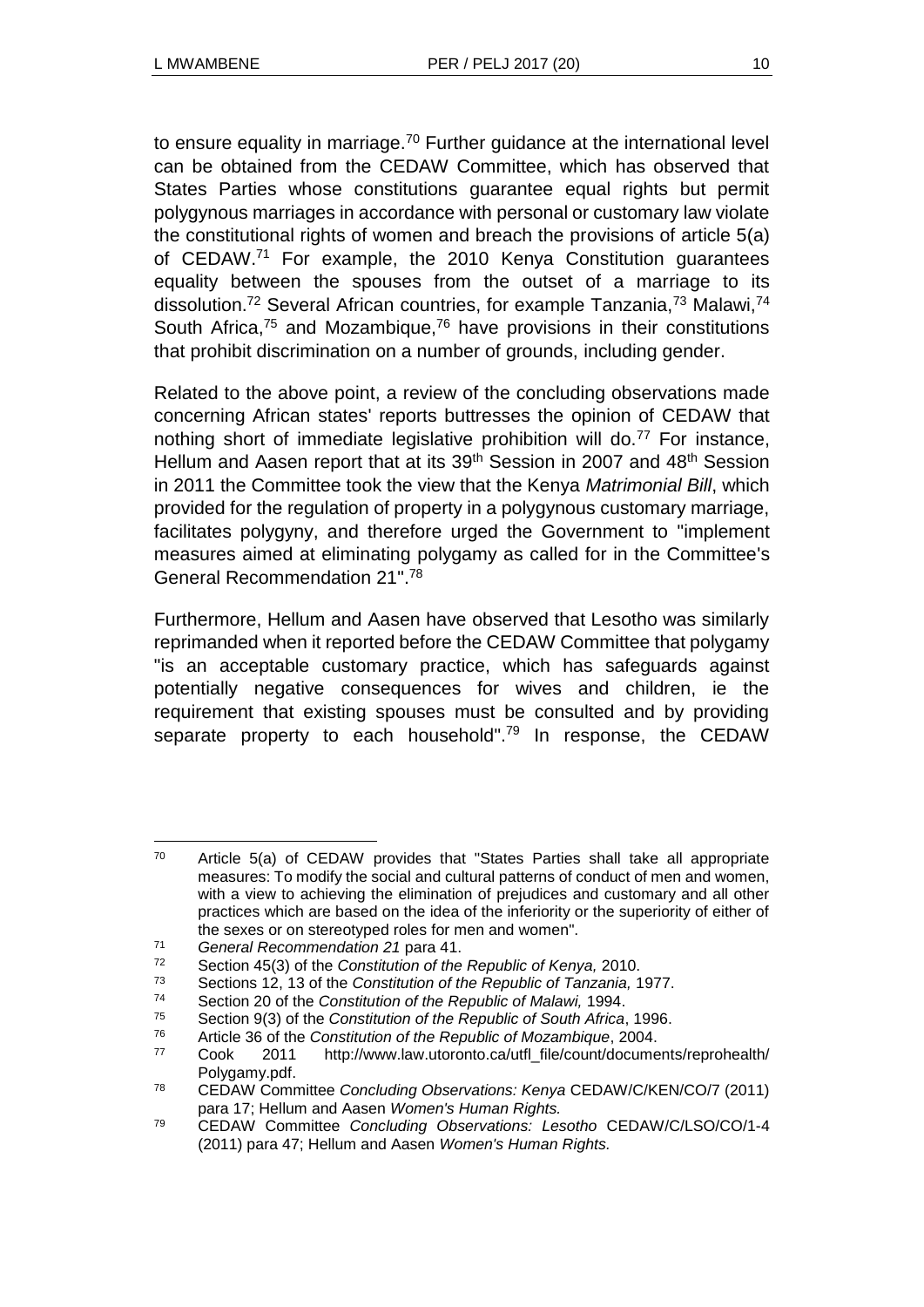Committee expressed concern about the persistence of the practice and the Government's limited efforts to address the matter.<sup>80</sup>

In conclusion, therefore, the international human rights position is that polygyny violates the right to equality in the context of marriage and must therefore be prohibited. In countries where it is still allowed and practised, States Parties must ensure that women are entitled to the same rights and benefits they would have enjoyed in monogamous marriages.

As earlier noted, most African countries are party to the international human rights law on the protection of women's rights. The following discussion, therefore, examines how selected countries have responded to their international obligations, starting with Kenya.

# **4 Legal responses to polygyny and women's rights in Africa**

# *4.1 Kenya*

The starting point in exploring Kenya's legal response to polygyny and the protection of women's rights is article 45(4) of the 2010 Kenyan Constitution. It provides that "Parliament may enact laws to recognise marriage, under any system, to the extent that such marriages or systems of law are consistent with the Constitution". As Byrnes and Freeman rightly observe, this provision requires the state to enact legislation that provides equality between spouses in all marriage systems.<sup>81</sup> In addition, the Constitution provides that "parties to a marriage are entitled to equal rights at the time of the marriage, during marriage and at its dissolution". $82$  Article 45(3) is therefore a "direct" response to article 16(1) of CEDAW, above, that prescribes that husbands and wives have equal rights in marriage.<sup>83</sup>

In responding to both its constitutional and its international obligations, the Kenya government enacted the *Marriage Act*, 2014 (hereinafter called the *Marriage Act*).<sup>84</sup> The *Marriage Act* is the main legislation that regulates Christian, civil, customary, Hindu and Islamic marriages. $85$  The proprietary aspects relating to marriage are, however, regulated by the *Matrimonial* 

<sup>80</sup> <sup>80</sup> CEDAW Committee *Concluding Observations: Lesotho* CEDAW/C/LSO/CO/1-4 (2011) para 20 and 21; Hellum and Aasen *Women's Human Rights.* Also see similar observations made with respect to CEDAW Committee *Concluding Observations: Malawi*, CEDAW/C/MW1/CO/6 (2010) para 42.

<sup>81</sup> Byrnes and Freeman 2012 http://ssrn.com/abstract=2011655.

<sup>82</sup> Article 45(3) of the *Constitution of the Republic of Kenya*, 2010.

<sup>83</sup> Byrnes and Freeman 2012 http://ssrn.com/abstract=2011655. Kenya became party to CEDAW in 1984.

<sup>84</sup> The *Marriage Act* 4 of 2014, which came into force on 20 May 2014.

<sup>85</sup> Section 6 of the *Marriage Act* 4 of 2014.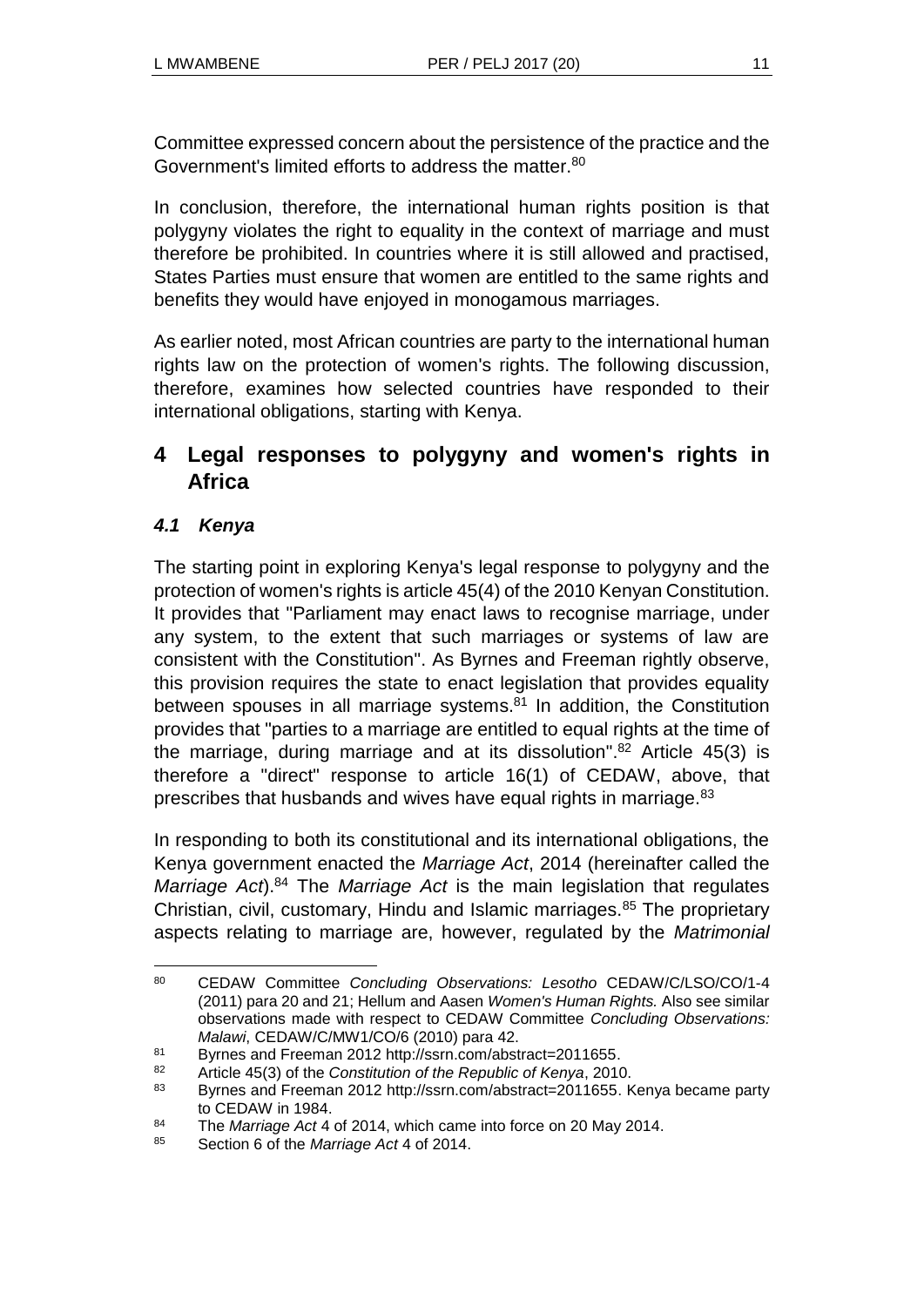*Property Act*, 2013.<sup>86</sup> These two pieces of legislation have provisions that speak to the recognition and regulation of polygyny in the following ways.

Firstly, in its recognition of polygyny the Kenya *Marriage Act* defines it as "the state or practice of a man having more than one wife simultaneously".<sup>87</sup> This definition clearly excludes women from having more than one husband. This provision therefore violates articles 16(1) of CEDAW and article 45(3) of the Kenya Constitution, which prohibits discrimination of any kind in the context of marriage. Secondly, a marriage is defined as "the voluntary union of a man and a woman whether in a monogamous or polygynous union and registered in accordance with the Act".<sup>88</sup> The importance of registration in the protection of women's rights cannot be overemphasised. Registration of a customary marriage can unlock doors leading to equal property rights entitlements among the polygynous wives, particularly after the death of husband. However, this provision, read together with section 44 (to be discussed later), makes the validity of a marriage depend on registration. Due to the well-known challenges that rural communities face to register marriages, such a provision may, however, lead to adverse results in the protection of women's rights, particularly in a polygynous customary marriage system.<sup>89</sup> Thirdly, according to section  $6(3)$ , "a marriage celebrated under customary law or Islamic law is presumed to be polygamous or potentially polygamous." <sup>90</sup> This provision treats women married under customary law and Islamic law differently from women in civil and Hindu marriages. This is a violation of article 45(3) of the Constitution.

In their totality, however, these provisions speak to the legality (the recognition) of polygyny in Kenya.

In its protection and promotion of women's (children's) rights in the context of polygyny, the *Marriage Act* has several provisions that can be used to address the violations. For example, the marriageable age for all marriages, including customary marriages, is now 18 years.<sup>91</sup> Setting the marriageable age at 18 complies with international children's rights standards, and sends out a strong message that child marriages under any law are not allowed in Kenya.<sup>92</sup> In the context of this discussion, however, we see that prescribing

<sup>86</sup> The *Matrimonial Property Act* 49 of 2013, which came into force on 16 January 2014.

<sup>87</sup> Section 2 of the *Marriage Act* 4 of 2014.

<sup>88</sup> Section 3(1) of the *Marriage Act* 4 of 2014.

<sup>89</sup> See, generally, the discussion by Mwambene and Kruuse 2015 *IJLPF* 237-259.

<sup>90</sup> Section 6(3) of the *Marriage Act* 4 of 2014.

<sup>91</sup> See s 4 as read with s 45(3)(a) of the *Marriage Act* 4 of 2014. S 4 provides that "a person shall not marry unless that person has attained the age of 18 years".

 $92$  It is generally accepted that child marriages breach art 16(2) of CEDAW; art 21 of the *African Charter on the Rights and Welfare of the Child* (1990) (*African Children's Charter)*; art 1 of the *Convention on Consent to Marriage, the Minimum Age for Marriage and Registration of Marriages* (1962); and art 6 of the *African Women's*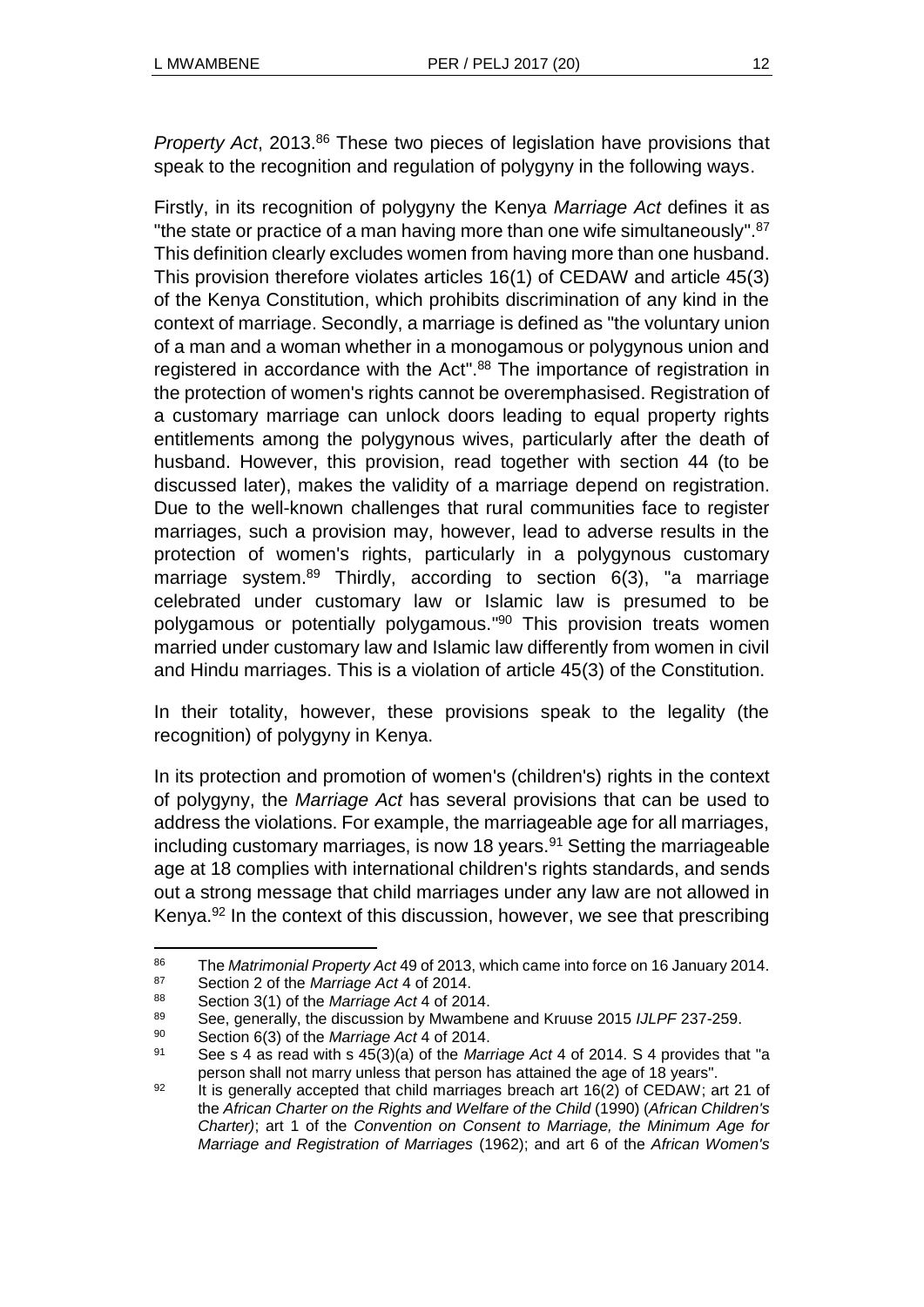a marriageable age is a departure from traditional customary rules that attach marriage to puberty, and other cultural practices which predispose young girls to polygynous marriages.<sup>93</sup> As observed by Gaffney-Rhys, in the context of polygyny, "the marriageable age is pushed down for females, leading to plural wives often being very young".<sup>94</sup>

Further protection under the Kenya *Marriage Act* is provided under the registration provisions.<sup>95</sup> A polygynous customary marriage, just like all other marriages recognised in the Kenya *Marriage Act*, can now be registered.<sup>96</sup> The merits of registration in the protection of children and women's human rights in the context of polygyny cannot be overemphasised. It induces the parties to the marriage to meet the necessary legal requirements, ie marriageable age and consent. More importantly, the process of registration can protect women from entering into informal polygynous marriages without their knowledge.<sup>97</sup> However, as earlier observed, "the status of a marriage" under the Kenya *Marriage Act* is conferred on a customary marriage only when the parties notify the Registrar of the marriage within 3 months of celebrating the marriage.<sup>98</sup> This position may arguably lead to women's "disfranchisement" due to the fact that many women live in disadvantaged rural communities where access to registration is difficult.<sup>99</sup>

Another important provision that can be used to address women's rights violations in the context of polygyny is section 2 of the *Marriage Act*. It provides that "parties to a marriage have equal rights and obligations at the time of the marriage, during the marriage and at the dissolution of the marriage".<sup>100</sup> This provision is in line with international human rights law as well as with the constitution on the topic of the equal protection of the spouses in a marriage. It guarantees the right to equality for a woman in a polygynous marriage with her husband. However, read together with the provisions of the *Matrimonial Property Act*, 2013 (MPA), which regulates

*Protocol*, which require parties to a marriage to provide free and full consent to marriage. In addition, other human rights infringement are committed if young girls are forced to marry, including the right to education, freedom from sexual exploitation, health and life.

<sup>93</sup> Section 4 of the *Marriage Act* 4 of 2014 prescribes the marriageable age to be 18.<br>94 Gaffrey-Phys 2011(b) *Women in Society* 5

<sup>94</sup> Gaffney-Rhys 2011(b) *Women in Society* 5.

<sup>95</sup> Section 55 of the *Marriage Act* 4 of 2014.

<sup>96</sup> Section 4 of the *Marriage Act* 4 of 2014.

<sup>97</sup> Kamau date unknown http://theequalityeffect.org/wp-content/uploads/2014/12/ CustomaryLawAndWomensRightsInKenya.pdf.

<sup>98</sup> Section 44 of the *Marriage Act* 4 of 2014

<sup>99</sup> Banda 2006 *JAL* 76. See generally De Souza 2013 *Acta Juridica* 239-272 on how the non-registration of customary marriages can disadvantage women and children. Also see the discussion by Mwambene and Kruuse 2013 *Acta Juridica* 302; Kovacs, Ndashe and Williams 2013 *Acta Juridica* 278-280.

<sup>100</sup> Section 2 of the *Marriage Act* 4 of 2014.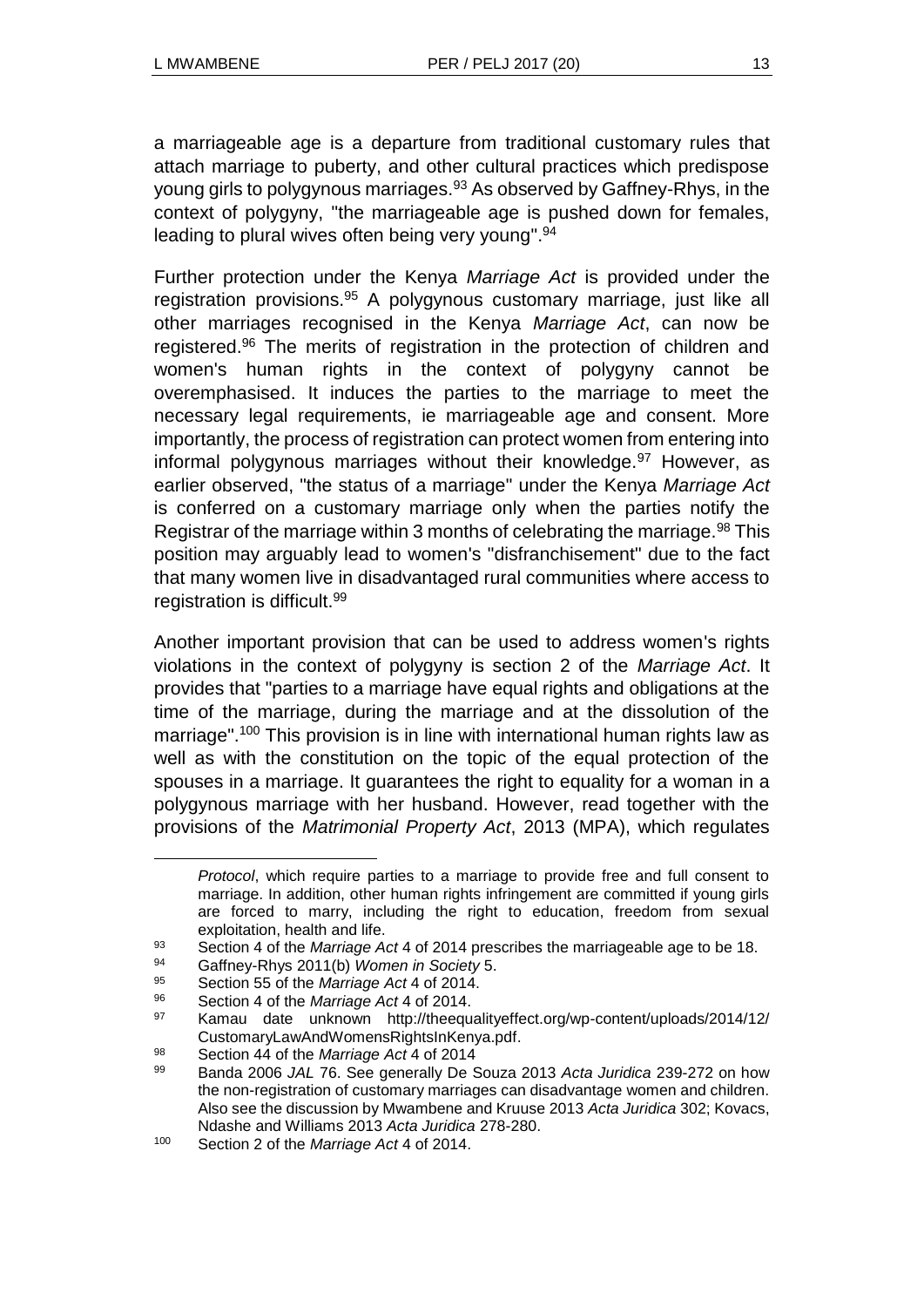matrimonial property in the context of polygynous marriages,  $101$  it seems that in a polygynous marriage a husband has more property rights than each of his wives. This argument is supported by the fact that section 8 of the MPA regulates matrimonial property in the context of polygynous marriages as follows: "where property was equally acquired by the man and his first wife before he took on the other wives, then the property is held equally by the husband and his first wife." 102

Several observations made by Banda in the protection of women's rights in a polygynous marriage are relevant to this discussion.<sup>103</sup> First, she observes that the MPA provides that "if there are multiple wives when the property is acquired, the property is to be regarded as owned by the man and his wives taking into account any contributions made by the man and each of his wives". <sup>104</sup> Secondly, the MPA makes provision for joint ownership in the context of polygynous marriages, which is made possible where a wife in a polygynous marriage can jointly own property with the husband to the exclusion of other wives.<sup>105</sup> Arguably, in their totality, the husband will still have more shares in the property that he owns together with each of his wives, which defeats the principle of the equal sharing of matrimonial property between a husband and wife.

Furthermore, section 2 of the *Marriage Act* provides for the equal rights and obligations of spouses in a marriage. In the context of polygynous marriages, it grants a wife rights equal to those of her husband in decisions that will affect her. However, this provision is without legal content, since a husband can marry subsequent wives without her consent.<sup>106</sup> There is a need, therefore, for an enabling provision to allow a woman to give consent when the husband wishes to marry a subsequent wife/wives.

To conclude, therefore, the exploration of Kenya's legal response in the context of polygyny shows that despite its positive outward appearance of addressing women's rights violations, the *Marriage Act* is not comprehensive. It does not cover all aspects of marriage and divorce, particularly the proprietary consequences of polygynous marriages. Moreover, in balancing polygyny and women's rights, the *Marriage Act* has

<sup>101</sup> Banda "Changing the Constitution" 255.

<sup>102</sup> Section 8(1)(a) of the *Matrimonial Property Act* 49 of 2013; Banda "Changing the Constitution" 264.

<sup>&</sup>lt;sup>103</sup> Banda "Changing the Constitution" 264.<br><sup>104</sup> Section 8(2)(b) of the *Matrimonial Prope* 

<sup>104</sup> Section 8(2)(b) of the *Matrimonial Property Act* 49 of 2013.

<sup>105</sup> Section 8(2) of the *Matrimonial Property Act* 49 of 2013.

<sup>106</sup> The *Marriage Act* 4 of 2014 is silent on the matter.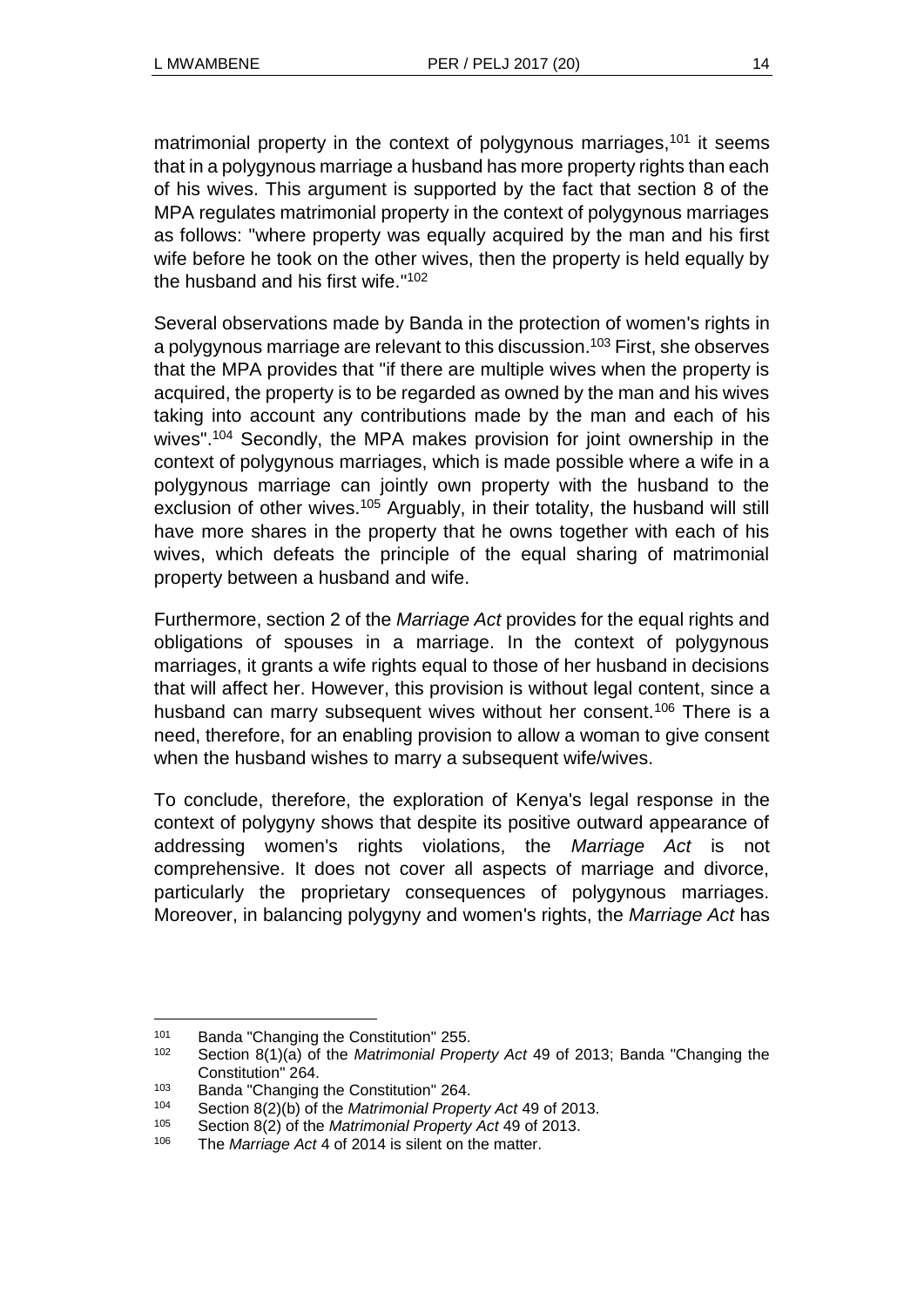recognised the traditional African way of allowing only a husband to marry as many wives as he wishes without the existing wife's consent.<sup>107</sup>

## *4.2 Mozambique*

The legal response in the protection of women's rights in the context of polygyny originates from the principle of equality between men and women embedded in article 36 of the Mozambique Constitution.<sup>108</sup> This principle of equality is also embedded in the *Family Law Statute*, which is the principal act that regulates religious, statutory and customary marriages in Mozambique.<sup>109</sup> Arguably, the equality principle in marriage is safeguarded by article 53(c) of the *Family Law Statute*, for instance, which bans marriages which do not have the consent of the parties.<sup>110</sup>

So, how has the *Family Law Statute* balanced polygyny and women's rights? The starting point in attempt to answer this question is the definition of the marriage. The *Family Law Statute* defines a marriage as "a relationship between two persons of the opposite sex".<sup>111</sup> This definition clearly prohibits polygamy since only two persons of the opposite sex are allowed to marry.<sup>112</sup> Commentators have thus welcomed the *Family Law Statute* "as a first step to ensure equality of spouses in marriage".<sup>113</sup> The definition of marriage therefore complies with the international approach of prohibiting polygyny to address women's rights violation. However, the fact that polygyny is not implicitly prohibited in the *Family Law Statute* could be problematic. This position, arguably, does not send a clear message on the status of polygyny in Mozambique. It may explain why in 2013 the Human Rights Committee was still concerned that polygyny continues to exist despite the *Family Law Statute* that attempts to address it.<sup>114</sup>

l <sup>107</sup> Section 2 of the *Marriage Act* 4 of 2014.

<sup>108</sup> Plan International *In-depth Review* 21. Art 36 provides that "men and women are equal before the law".

<sup>109</sup> *Family Law Statute Act* 10 of 2004 as cited by Plan International *In-depth Review*  18.

<sup>110</sup> This provision seems to be supported by arts 63 and 64 of the *Family Law Statute Act* 10 of 2004 which deems marriages without consent not to exist.

<sup>111</sup> Article 16(2) of the *Family Law Statute Act* 10 of 2004 as cited by Plan International *In-depth Review* 22. This definition is similar to the definition of the English case of *Hyde v Hyde* 1866 LRIP & D13, in which a marriage was defined as "the voluntary union for life of one man and one woman to the exclusion of all others".

<sup>112</sup> Da Silva *et al* 2004 http://www.wlsa.org.mz/article-why-polygamy-is-unacceptablein-family-law-in-the-light-of-human-rights/.

<sup>113</sup> Plan International *In-depth Review* 22 have observed that this provision "protects woman in a society whereby patriarchy favours men to engage in polygamous relations".

<sup>114</sup> Human Rights Committee *Concluding Observations: Mozambique*  CCPR/C/MOZ/CO/1 (2013) para 9*.*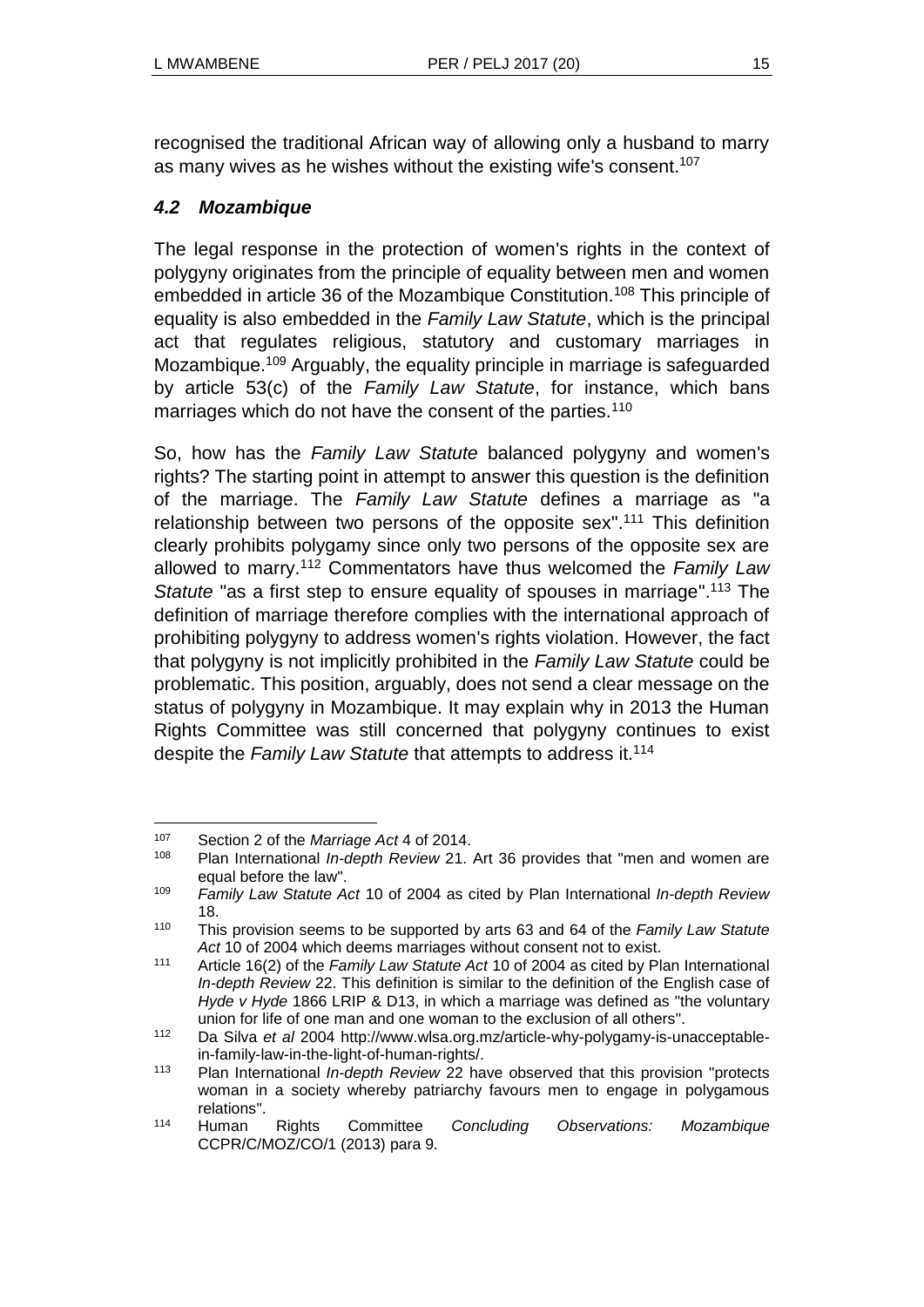Apart from the definition section, several other provisions that regulate different aspects of marriage can be used to address women's rights violations in the context of polygyny. Firstly, the *Family Law Statute* provides that the validity of all marriages is subject to compliance with statutory requirements.<sup>115</sup> These requirements include that parties to a marriage must both be over the age of 18 years.<sup>116</sup> Similar observations made in the context of Kenya on the merits of setting a marriageable age at 18 apply *mutatis mutandis*. The *Family Law Statute*, therefore, complies with the international and constitutional standards on the marriageable age.  $117$ However, this protection is threatened with a clawback provision under the *Family Law Statute* that allows parties who are at the age of 16 to conclude a marriage with the approval of their parents.<sup>118</sup> As rightly observed by Plan International, the dangers inherent in this provision are compounded by the fact that this approval can be granted without providing specific reasons for allowing such marriages.<sup>119</sup> This position, unfortunately, undermines the *Family Law Statute*'s efforts to address harmful cultural practices such as polygyny that may lead young girls into childhood polygynous unions.<sup>120</sup>

Protection in the context of property is provided in articles 101, 102 and 103 of the *Family Law Statute*. In their totality, these provisions provide that spouses have equal rights relating to the administration of their assets and the disposal of spousal property. In addition, this protection is also offered to women in *de facto* marriages.<sup>121</sup> Article 203(2) of the *Family Law Statute* extends equal protection relating to property acquired during the union to *de facto* marriages. Plan International has thus applauded the *Family Law Statute* for the wide scope of the protection it gives to women living in *de facto* unions.<sup>122</sup> In the context of women found in *de facto* polygyny, the *Family Law Statute* does not offer similar protection. This is irrespective of the fact that anecdotal research shows that informal polygyny is very common in Mozambique.<sup>123</sup> While extending legal protection to *de facto* marriages, the *Family Law Statute* should have equally provided protection

l <sup>115</sup> Plan International *In-depth Review* 18.

<sup>116</sup> Article 30(1) of the *Family Law Statute* 10 of 2004.

<sup>117</sup> Both art 6 of the *African Women's Protocol* and art 21 of the *African Children's Charter* set 18 as the marriageable age.

<sup>118</sup> Article 30(2) of the *Family Law Statute* 10 of 2004.

<sup>119</sup> Plan International *In-depth Review* 19.

<sup>120</sup> See, generally, the observations by Mandlate *Assessing the Implementation of the Convention on the Rights of the Child.*

<sup>121</sup> *De facto* marriages in this context are marriages between a man and a woman for over a period of 1 year (12 months).

<sup>122</sup> Plan International *In-depth Review* 22.

<sup>123</sup> Da Silva *et al* 2004 http://www.wlsa.org.mz/article-why-polygamy-is-unacceptablein-family-law-in-the-light-of-human-rights/.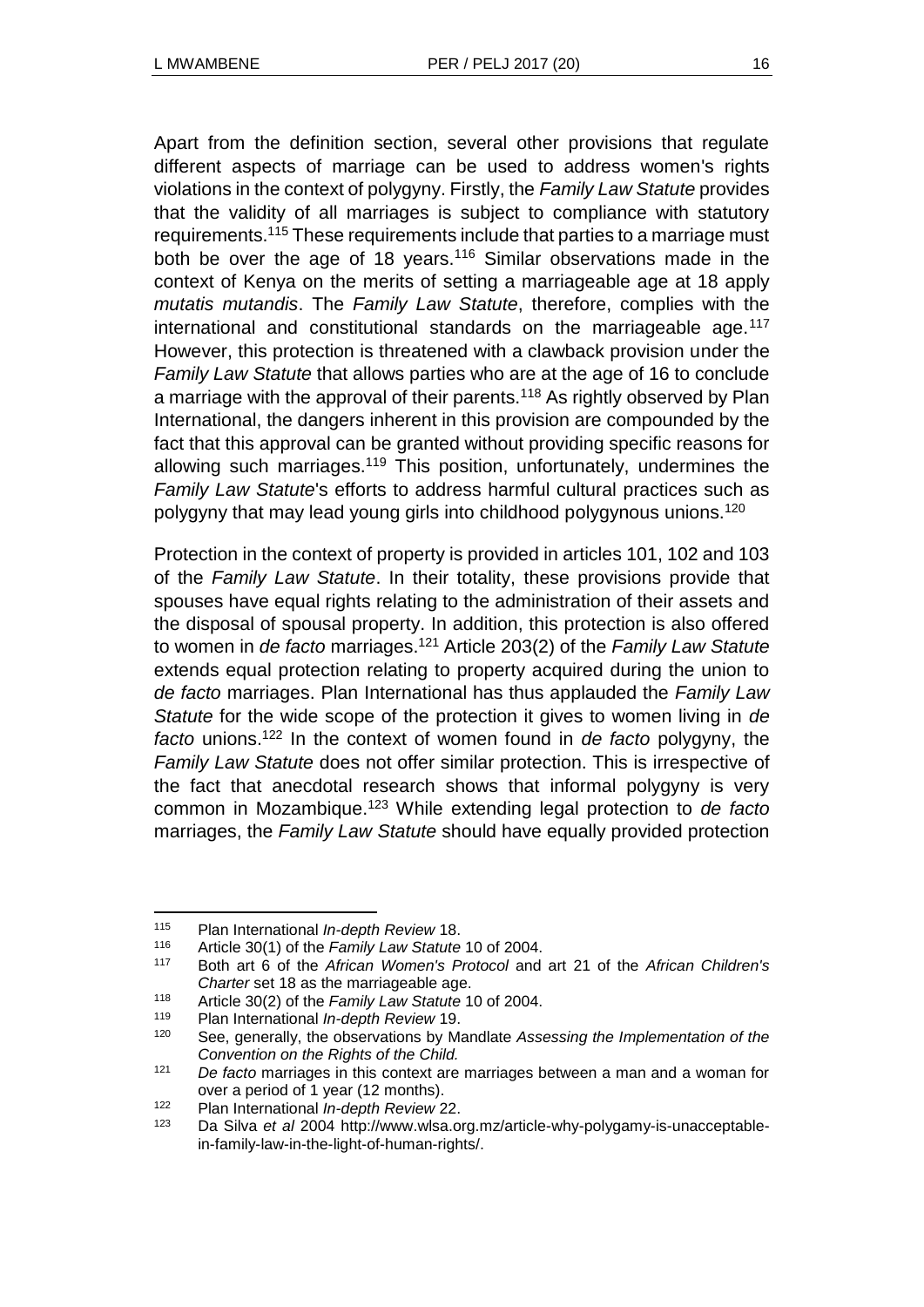to those women found in informal polygynous marriages. Moreover, as succinctly captured by Plan International:

The advantage of recognising *de facto* unions are that these unions can serve as the basis for women and girls married traditionally, where such marriages are not registered and which are therefore not recognised in statutory terms.<sup>124</sup>

This approach would have been in line with the international human rights position that requires States Parties to extend protection where polygyny is still practised.<sup>125</sup> Moreover, by not extending protection to these informal polygynous marriages, the *Family Law Statute* is in violation of article 119(2) of the Mozambique Constitution, which arguably requires the state to recognise and protect marriage as the institution that secures the pursuit of family objects.<sup>126</sup>

In addition, the *Family Law Statute*, just like the Constitution and the *Civil Registrar's Code* (that regulates the formalities and processes required for marriage registration) provides that marriages are valid if they are registered.<sup>127</sup> This position is similar to that taken in the *Marriage Act* in Kenya. In Mozambique, just as in Kenya, registration is one of the requirements for a valid marriage under the *Family Law Statute*. Similar arguments on the merits and demerits of registration as a requirement in the protection of women's rights discussed above in the context of Kenya apply equally in this context. Related to this point, the process for the registration of statutory and religious marriages under the *Family Law Statute* is different from that in customary marriages. For statutory and religious marriages, the *Family Law Statute* requires that these marriages are preceded by a preliminary process<sup>128</sup> which provides the opportunity for the Registrar to inquire if the marriage requirements have been met or not.<sup>129</sup> In contrast, for customary marriages, where polygynous unions are mostly to be found, the parties are not subjected to the same preliminary inquiry. This position unfortunately predisposes women find themselves involved in informal polygynous marriages without their knowledge. Moreover, the 2016 Plan International's study found that the registration infrastructure is generally poor.<sup>130</sup>

In conclusion, therefore, although the *Family Law Statute* adopts a prohibitionist approach in balancing polygyny and women's rights, the exploration reveals that more needs to be done to protect women's rights in

<sup>124</sup> Plan International *In-depth Review* 22.

<sup>125</sup> Article 6 of the *African Women's Protocol*.

<sup>126</sup> Plan International *In-depth Review* 22.

<sup>127</sup> Article 75 of the *Family Law Statute* 10 of 2004.

<sup>128</sup> Plan International *In-depth Review* 24

<sup>129</sup> Plan International *In-depth Review* 24.

<sup>130</sup> Plan International *In-depth Review* 24.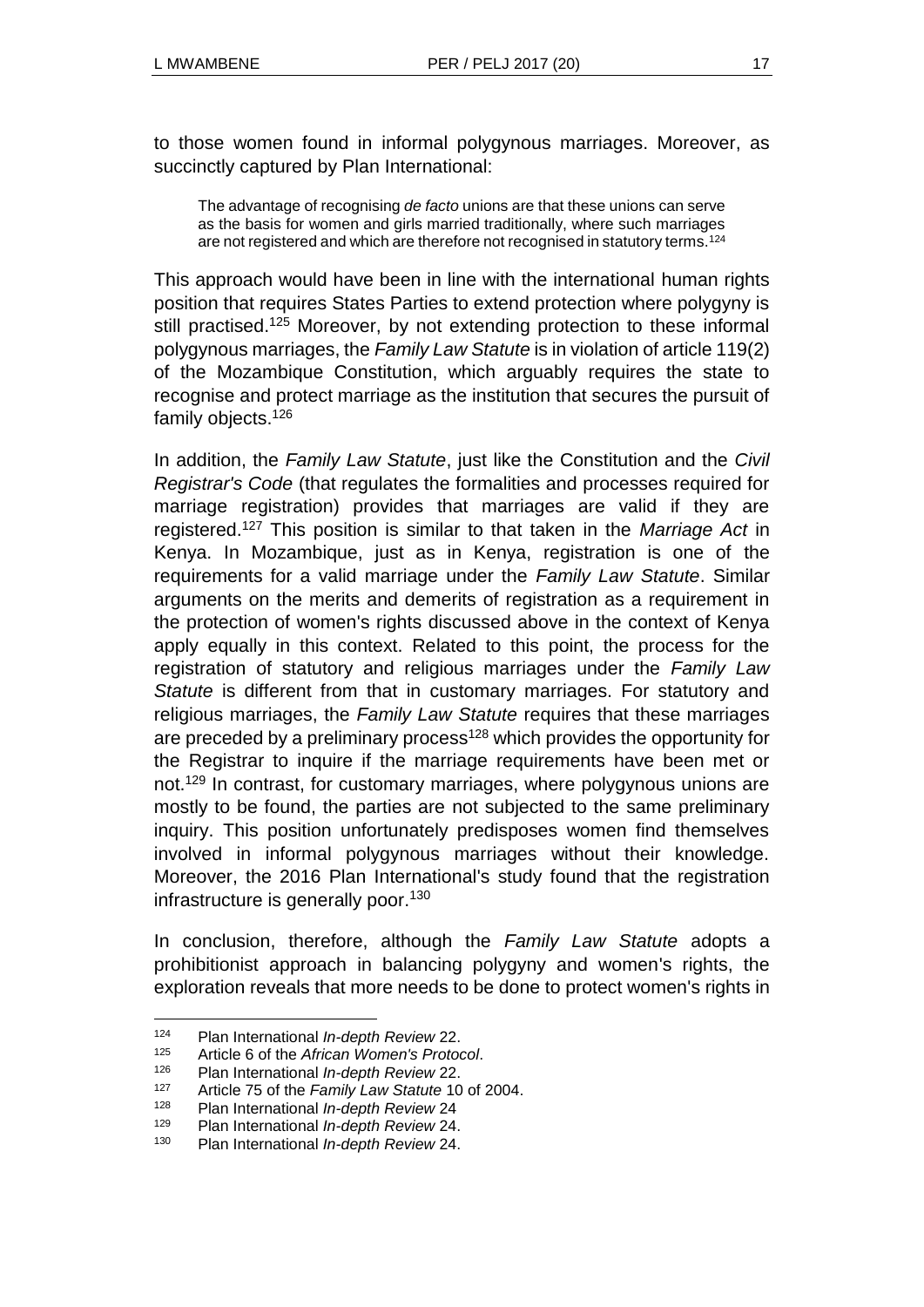the context of polygyny. For example, there is a need to improve the registration infrastructure. In addition, the continued existence of informal polygyny 10 years after the *Family Law Statute* came into effect can only be an indication that the practice is nowhere close to dying in Mozambique. Moreover, as Howland and Koenen rightly observe, "although polygyny is invariably discriminatory, one must consider the context in which it takes place before denying its recognition".<sup>131</sup>

### *4.3 South Africa*

l

The *Recognition of Customary Marriages Act*, 1998 (RCMA) in South Africa was enacted to validate customary marriages. These include polygynous marriages.<sup>132</sup> The RCMA is different from traditional customary laws, however, in certain respects. It contains provisions for the equal status of spouses in a customary marriage, $133$  minimum age requirements for customary marriages,<sup>134</sup> registration rules,<sup>135</sup> and rules applicable in community of property matrimonial regimes.<sup>136</sup> These changes are generally seen as milestones in the protection of women's rights in the context of customary marriages.<sup>137</sup>

For the purposes of this discussion, however, the RCMA has provisions that are specifically aimed at the recognition and regulation of polygynous marriages. For example, section 2(3) of the RCMA recognises all polygynous marriages concluded before the commencement of the Act.<sup>138</sup> In a similar fashion, section 2(4) provides for the recognition of polygamous marriages concluded after the commencement of the Act.<sup>139</sup> In order to

<sup>131</sup> Howland and Koenen 2014 *Social Justice* 37.

<sup>&</sup>lt;sup>132</sup> This was after a very long history of the non-recognition of customary marriages due to *lobolo* and polygyny.

<sup>133</sup> Section 6 of the *Recognition of Customary Marriages Act* 120 of 1998 provides that "a wife in a customary marriage has, on the basis of equality with her husband and subject to the matrimonial property system governing the marriage, full status and capacity to acquire assets and to dispose of them, to enter into contracts and to litigate, in addition to any rights and powers that she might have at customary law".

<sup>134</sup> Section 3(1)(a)(i) of the *Recognition of Customary Marriages Act* 120 of 1998 provides that "for a customary marriage entered into after the commencement of this Act to be valid, the prospective spouses must both be above the age of 18 years". Also see Herbst and Du Plessis 2008 *EJCL* 6.

<sup>135</sup> Section 4 of the *Recognition of Customary Marriages Act* 120 of 1998. Also see Herbst and Du Plessis 2008 *EJCL* 9.

<sup>136</sup> Section 7 of the *Recognition of Customary Marriages Act* 120 of 1998 as read with *Gumede v President of South Africa* 2009 3 SA 152 (CC).

<sup>137</sup> Ndashe 2011 *Women Legal Centre* 5, 6.

<sup>138</sup> Section 2(3) of the *Recognition of Customary Marriages Act* 120 of 1998 provides that "if a person is a spouse in more than one customary marriage, all valid customary marriages entered into before the commencement of this Act are for all purposes recognised as marriages".

<sup>139</sup> Section 2(4) of the *Recognition of Customary Marriages Act* 120 of 1998 provides that "if a person is a spouse in more than one customary marriage, all such marriages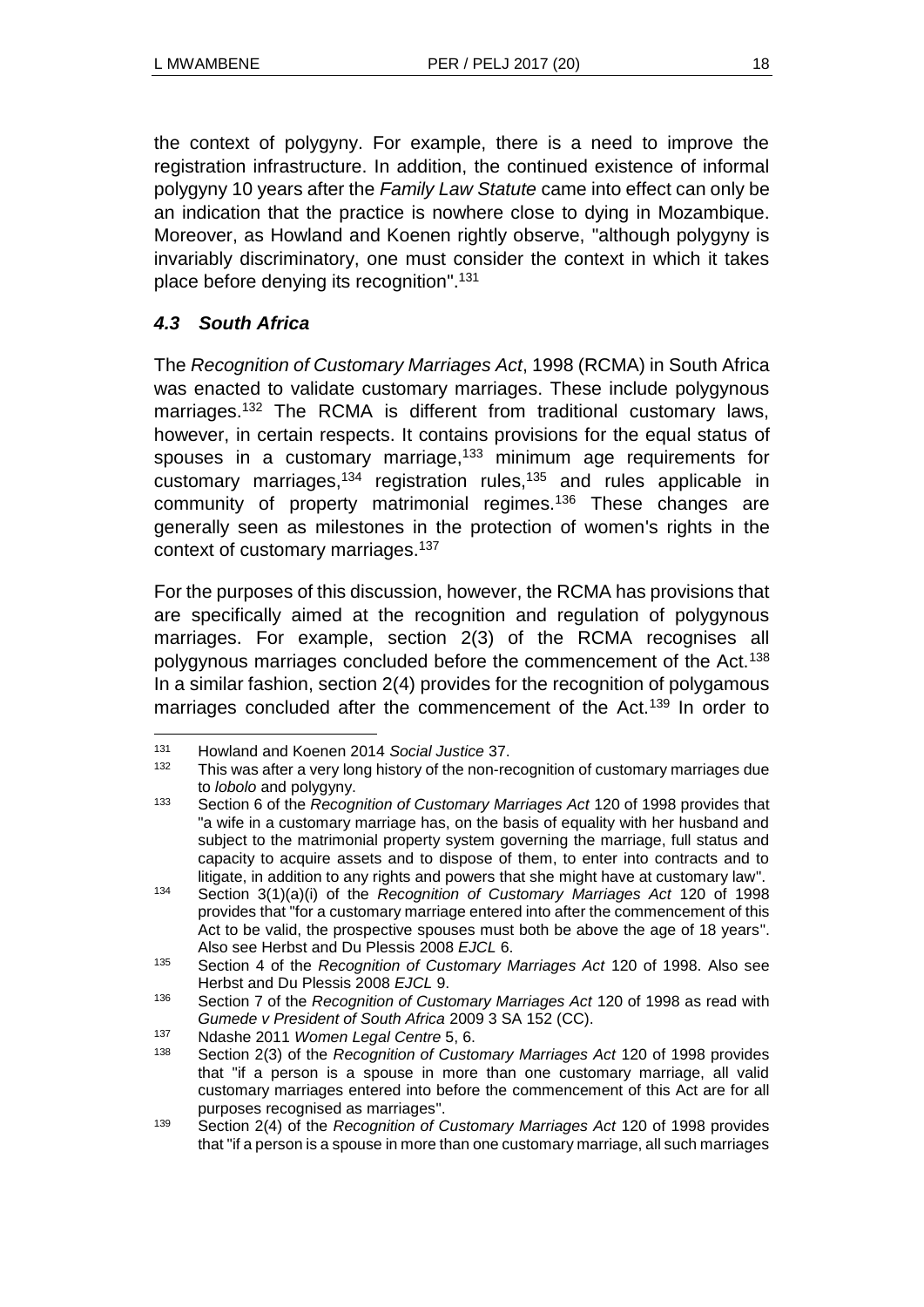protect women's matrimonial property in a polygynous marriage, the RCMA leaves the regulation of property for marriages recognised under section  $2(3)$  to customary laws, which are patriarchal in nature.<sup>140</sup> This is problematic, as customary law grants the power to control property to a husband, and views a wife as a perpetual minor under the guardianship of the husband.<sup>141</sup>

For polygynous marriages recognised under section 2(4), the matrimonial property is regulated by section 7(6) of the RCMA as follows:

A husband in a customary marriage who wishes to enter into a further customary marriage with another woman after the commencement of this Act must make an application to the court to approve a written contract which will regulate the future matrimonial property system of his marriages.<sup>142</sup>

Two main observations, however, can be made with regard to section 7(6) of the RCMA. First, this provision accords with the traditional customs, where the matrimonial property system was governed according to customary rules. According to these rules, a husband had the responsibility of distributing property between his wives in a polygynous marriage in such a way that each wife and her children established a separate autonomous house with its own assets allocated by the husband.<sup>143</sup>

Secondly, as Bennett has rightly observed, section 7(6) does not prescribe the terms of the contract. It has been suggested, however, that the intention seems to have been to establish an "out of community of property" matrimonial system.<sup>144</sup> This suggestion arguably resonates with the customary rules, where each wife establishes a separate autonomous house for her children and herself, with its own assets allocated by the husband.<sup>145</sup> Moreover, the "out of community of property" quality of the customary rules can be inferred from the fact that once assets have been allocated to a particular house, a husband is not permitted to move assets from one house to another without consulting the wife of the particular house and the eldest son.<sup>146</sup> Where assets have been so moved, an inter-house

entered into after the commencement of this Act, which comply with the provisions of this Act, are for all purposes recognised as marriages".

<sup>140</sup> Section 7(1) of the *Recognition of Customary Marriages Act* 120 of 1998.

<sup>141</sup> See generally discussions by Bennett *Customary Law* 251 who traces this rule "from antiquated common-law doctrine, which treated women in the same way as children".

<sup>142</sup> Section 7(6) of the *Recognition of Customary Marriages Act* 120 of 1998.

<sup>143</sup> Olivier *et al Indigenous Law* 40. The matrimonial property system under customary law was neither in nor out of community of property. It was governed by patriarchal principles which essentially left the distribution and control of property to males.

<sup>144</sup> Bennett *Customary Law* 247.<br>
145 Olivier et al Indigenous Law 4

<sup>145</sup> Olivier *et al Indigenous Law* 40.

<sup>146</sup> Olivier *et al Indigenous Law* 40.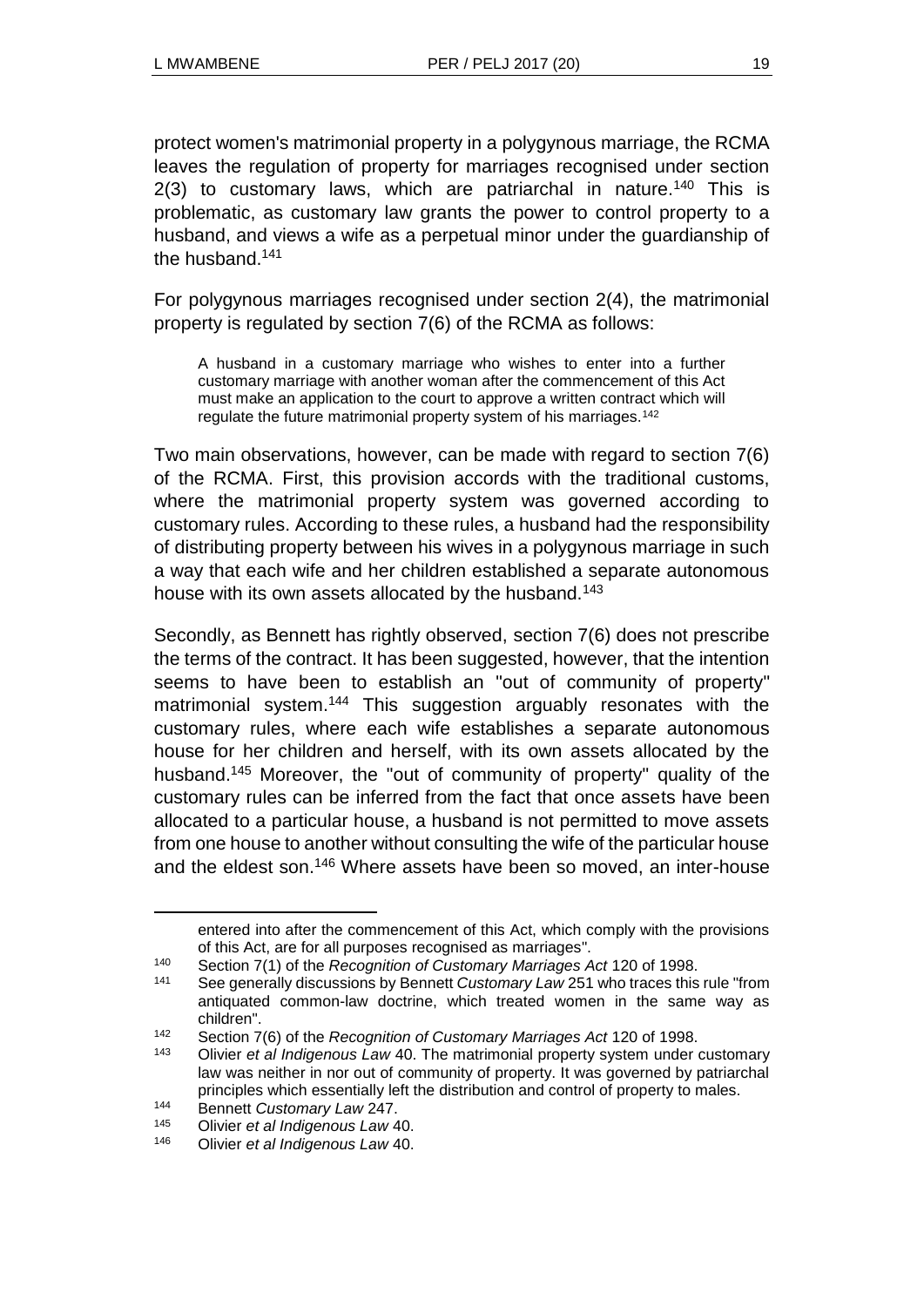debt is created between the houses.<sup>147</sup> Moreover, in terms of the customary rules of inheritance, children inherit property from their mothers' houses.<sup>148</sup>

As in the situation in Kenya and Mozambique (discussed above), the RCMA in South Africa contains provisions for the registration of customary marriages that can protect women from informal polygyny.<sup>149</sup> However, many women married under customary laws are unable to register their marriages for various reasons.<sup>150</sup> The effect of non-registration is that they are denied the right to inherit. This causes stark inequalities, particularly in polygynous marriages.<sup>151</sup> Moreover, registration does not address the fact that many women in South Africa are married in customary law to a man who is already married in terms of civil law without their knowledge.<sup>152</sup> In addition, the RCMA gives primacy to civil marriages over polygynous marriages, which results in many women being deprived of the potential protection offered by the RCMA.<sup>153</sup>

In conclusion, therefore, in balancing polygyny and the protection of women's rights, the RCMA tilts more towards the protection of polygyny as it was practised in the traditional system.

# **5 Analysis of legal responses**

# *5.1 Reform or recognition of polygyny?*

This exploration of the selected law reforms suggests that they seem to endorse polygyny as practised under traditional customary rules in the following ways. First, the provisions that recognise the practice only allow men to have more than one wife, and not vice versa. This reflects the ageold tradition of polygyny as practiced in most African countries.<sup>154</sup> Secondly, in regulating the matrimonial property of the polygynous marriages, these laws champion traditional patriarchal attitudes that leave the control and

<sup>147</sup> Bennett *Customary Law* 258; Olivier *et al Indigenous Law* 54.

<sup>148</sup> Olivier *et al Indigenous Law* 149; Bennett *Customary Law* 259.

Section 4 of the *Recognition of Customary Marriages Act* 120 of 1998. Registration is, however, not a requirement for the validity of a customary marriage under the Act. See eg s 4(9) of the *Recognition of Customary Marriages Act* 120 of 1998. Also see similar observations by Amien 2013 *Acta Juridica* 372.

<sup>150</sup> See generally Mwambene and Kruuse 2013 *Acta Juridica* 300, 301; Mwambene and Kruuse 2015 *IJLPF* 243*.*

<sup>151</sup> See the discussion in *Mayelane v Ngwenyama* 2013 4 SA 415 (CC).

<sup>152</sup> Mwambene and Kruuse 2015 *IJLPF* 252*.*

<sup>153</sup> Section 10(4) of the *Recognition of Customary Marriages Act* 120 of 1998.

<sup>154</sup> See, for example, s 3 of the *Marriage Act* 4 of 2014 and ss 2(3) and 2(4) of the *Recognition of Customary Marriages Act* 120 of 1998. See the similar observation about the *Recognition of Customary Marriages Act* 120 of 1998 made by Higgins *et al* as cited in Mwambene 2015 *Speculum Juris* 72*.*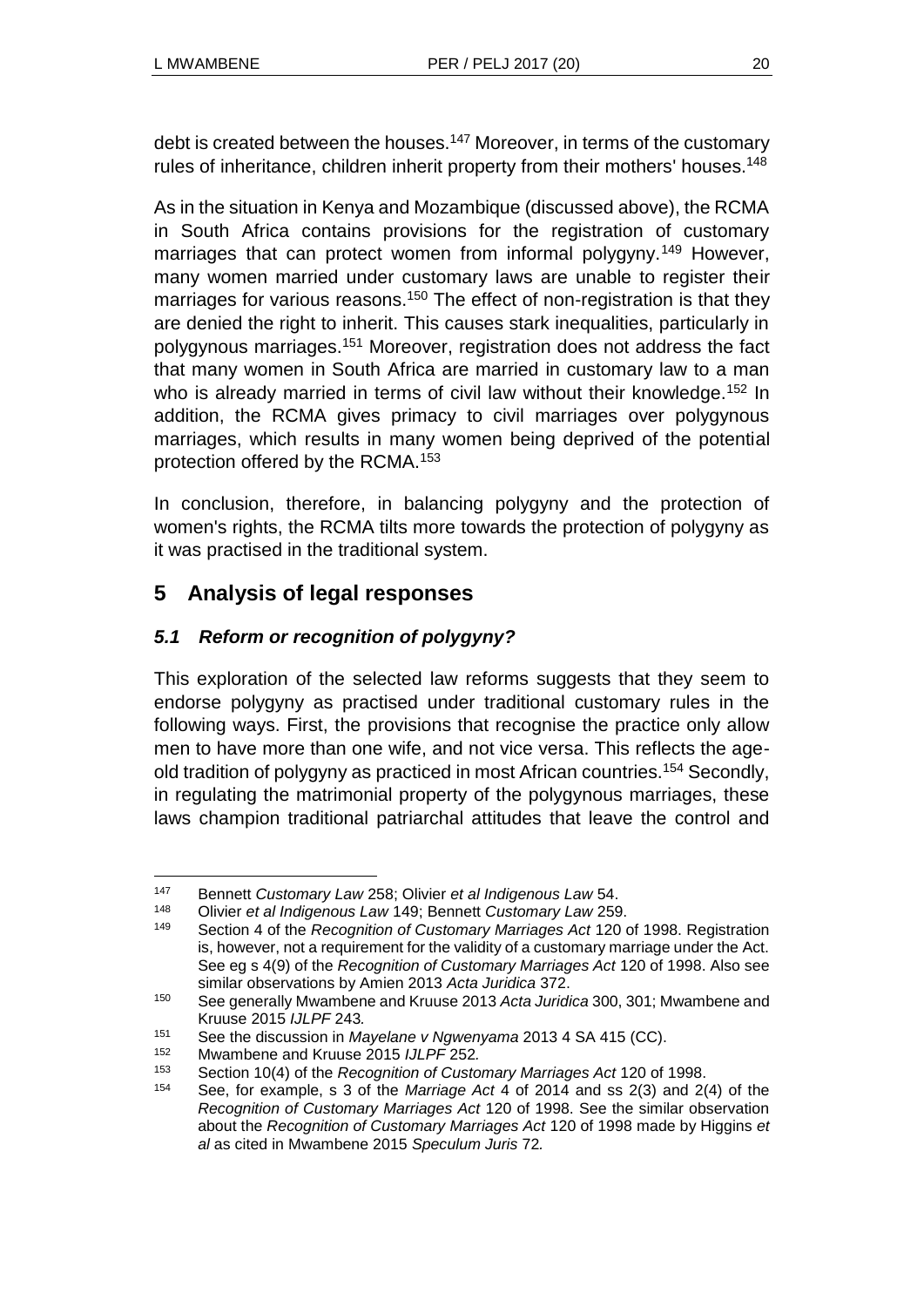l

distribution of property to the husband.<sup>155</sup> In South Africa, for example, the RCMA provides that the matrimonial property system for polygynous marriages concluded before the Act to continue to be governed by customary laws.<sup>156</sup> In Mozambique the *Family Law Statute* is silent on this topic. It does not make any provision for the regulation of the property of women living in polygynous unions, including polygynous unions concluded before the inception of the Family Law Statute. One can therefore assume that customary patriarchal rules regulate matrimonial property in the context of informal polygynous marriages (including those that pre-date the *Family Law Statute*).

Thirdly, all of the laws under discussion recognise the equal status of the parties in polygynous marriages.<sup>157</sup> This is seen as a departure from the past where, according to the official customary rules, a wife in a customary marriage was a perpetual minor under the protection of her husband.<sup>158</sup> These laws therefore address the inequality between a husband and a wife in decision making that left the wife without legal capacity. However, in the context of polygyny, both the RCMA and the Kenya *Marriage Act* do not require the approval of the first wife when a husband wants to marry a subsequent wife. This is similar to the traditional rules as they were described by expert witnesses in the South African case of *Mayelane v Ngwenyama*: 159

(a) although not the general practice any longer, VaTsonga men have a choice whether to enter into further customary marriages, (b) when VaTsonga men decide to do so they must inform their first wife of their intention, (c) it is expected of the first wife to agree and assist in the ensuing process leading to a further marriage, (d) if she does so, harmony is promoted between all concerned, (e) if she refuses consent, attempts are made to persuade her otherwise, (f) if that is unsuccessful, the respective families are called to play a role in resolving the problem, (g) this resolution process may result in divorce, and finally, (h) if the first wife is not informed of the impending marriage, the second union will not be recognised, but children of the second union will not be prejudiced by this as they will still be regarded as legitimate children.

Fourthly, these laws seem to comply with CEDAW's suggestion that states should register all marriages in order to ensure compliance with the

<sup>155</sup> See for example, s 7 of the *Recognition of Customary Marriages Act* 120 of 1998.

<sup>156</sup> See s 7(1) of the *Recognition of Customary Marriages Act* 120 of 1998. According to customary rules regulating matrimonial property, the control of family, house or personal property is vested in the husband. Also see Mwambene and Van Nierkerk 2009 *Speculum Juris* 94, 95*.* This position was not changed by *Gumede v President of South Africa* 2009 3 SA 152 (CC), which affected only the matrimonial property system of monogamous marriages concluded before the Act.

<sup>157</sup> Section 6 of the *Recognition of Customary Marriages Act* 120 of 1998; s 3(2) of the *Marriage Act* 4 of 2014; and art 36 of the *Family Law Statute Act* 10 of 2004.

<sup>158</sup> See for example, in South Africa, s 11(3) of the *Black Administration Act* 38 of 1927.

<sup>159</sup> *Mayelane v Ngwenyama* 2013 4 SA 415 (CC) para 61.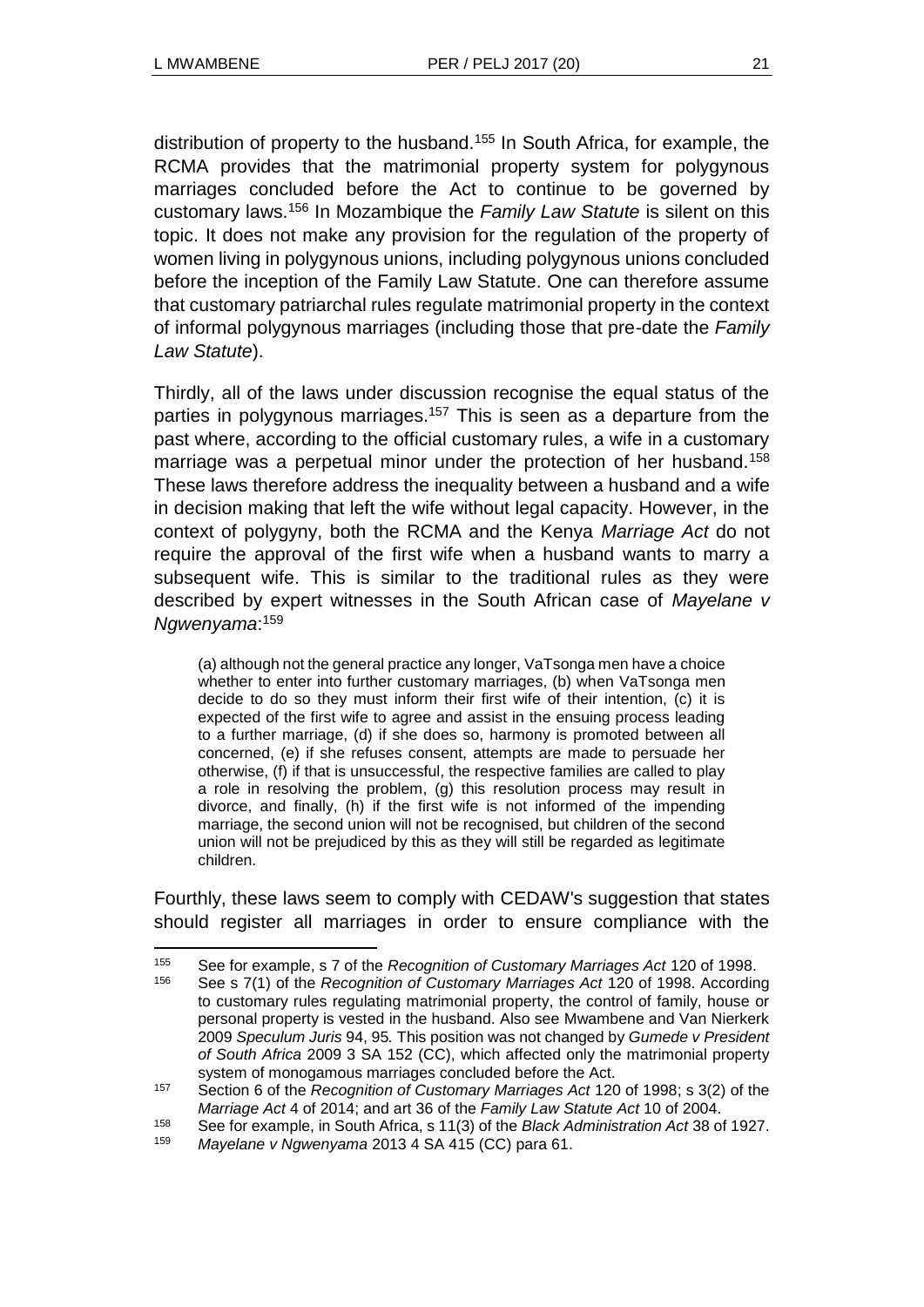Convention and establish equality between the partners, a minimum age for marriage, the prohibition of bigamy and polygamy, and the protection of the rights of children.<sup>160</sup> Despite the fact that the legislation contains provisions pertaining to registration, it remains one of the obstacles against the protection of women in the context of polygyny. For example, in South Africa, despite the provision requiring registration, most customary marriages are not registered.<sup>161</sup> Of course, registration under the RCMA does not validate a customary marriage.<sup>162</sup> Arguably, the RCMA adopts the traditional views that the registration of a customary marriage is not important since the conclusion of a customary marriage involves many people that would attest to the validity of the same.<sup>163</sup> In the context of Mozambique, where most people marry according to customary law, evidence shows that few of these marriages are registered.<sup>164</sup>

I therefore, ask if in their attempts to balance polygyny and women's rights the selected countries are reforming or recognising the existing practices. Whereas this paper does not attempt to answer that question, the outcomes of the different approaches adopted by Kenya and South Africa in particular would seem to be obvious: they are simply recognising polygyny as practised under the traditional customary rules.

## *5.2 Prohibit, regulate or legalise?*

An examination of the law reforms in Kenya, Mozambique and South Africa seem to suggest that law reform that explicitly outlaws polygamy is unlikely to be supported in many African countries.<sup>165</sup> The process of drafting the RCMA, the Kenya *Marriage Act* and the *Family Law Statute* bears testimony to the challenges of adopting the prohibitionist approach to polygyny in Africa. In South Africa, for example, the Law Commission reasoned that the pressure that leads women into polygynous marriages cannot be legally controlled. Adopting the prohibitionist approach would consequently lead to more informal unions that would leave many women not legally protected.<sup>166</sup> In Mozambique the approach is not clear, since the word polygyny is not

<sup>&</sup>lt;sup>160</sup> Article 16 of CEDAW.<br><sup>161</sup> See eg Ndashe 2011

<sup>161</sup> See, eg, Ndashe 2011 *Women Legal Centre* 12; Mwambene and Kruuse 2013 *Acta Juridica* 300.

 $^{162}$  Section 4(9) of the RCMA.<br> $^{163}$  Herbet and Du Pleasis 200

<sup>163</sup> Herbst and Du Plessis 2008 *EJCL* 9.

<sup>164</sup> See, generally, the observations made by Plan International *In-depth Review*.

<sup>&</sup>lt;sup>165</sup> Apart from the three countries under study, the failed attempts of Malawi and Uganda to pass prohibitionist legislation would seem to attest to this fact.

<sup>166</sup> South Africa Law Reform Commission 1998 http://www.justice.gov.za/salrc/ reports/r\_prj90\_cstm\_1998aug.pdf 87*.* Howland and Koenen 2014 *Social Justice* 32 cautions that "prohibiting polygyny could have the unwanted effect of encouraging informal *de facto* polygamous relationships that provide no legal protection to women and children".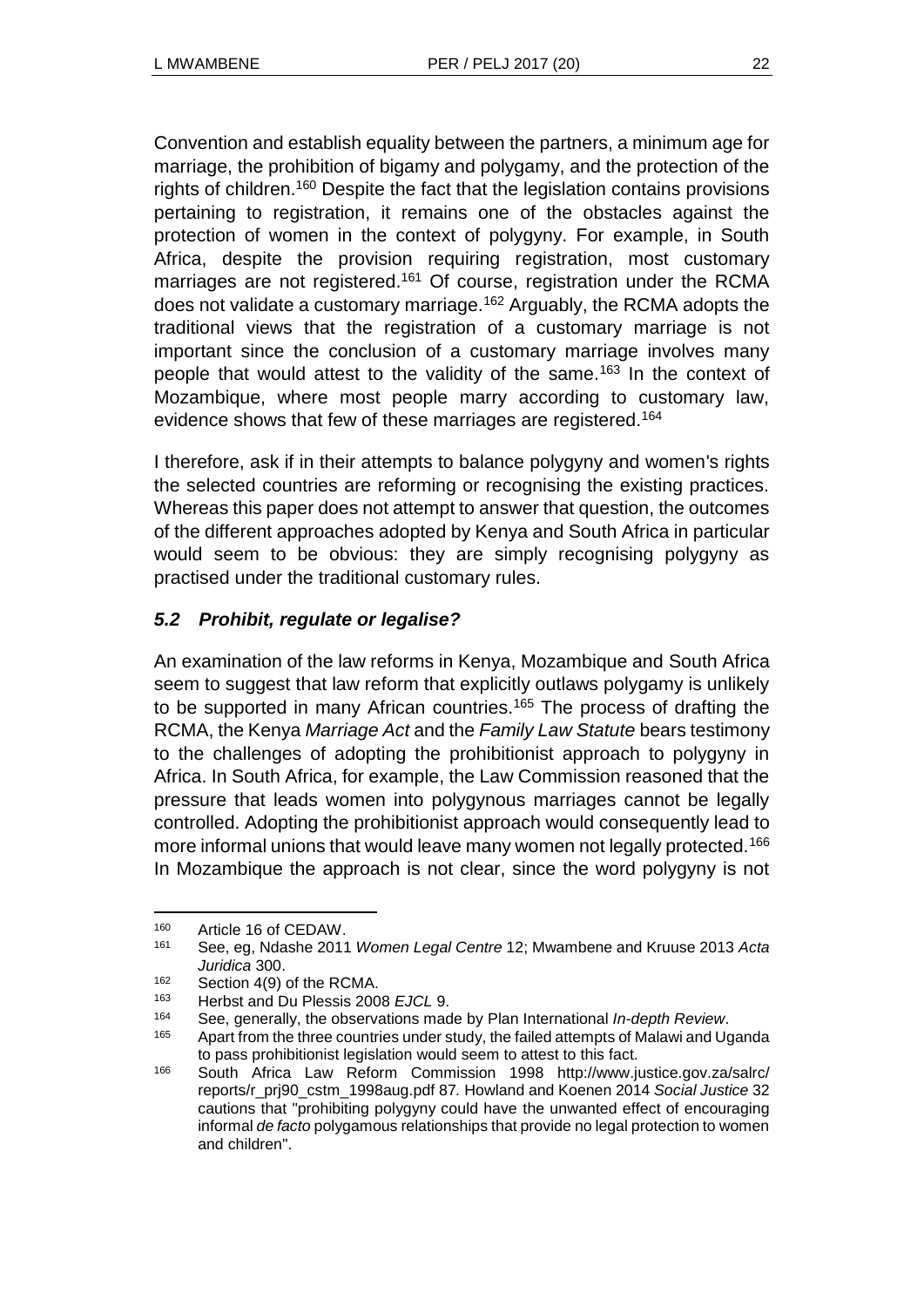expressly used in the *Family Law Statute*. <sup>167</sup> In this light, perhaps, law reform should instead of prohibiting the practice adopt a regulatory approach which is preceded by other measures that focus on advancing the socio-economic factors that predispose women to polygyny. Such other measures would include addressing women's lack of education and empowering them economically, among others.<sup>168</sup>

# *5.3 Challenges to reforming polygyny in Africa*

The exploration of the law reforms in the selected countries has revealed the difficulties inherent in attempting to strike a balance between polygyny and women's rights through legalising polygyny, prohibiting it, or regulating it, chief of which is the sharp growth in the practice of informal polygyny on the African continent.<sup>169</sup> The prevalence of informal polygyny makes it difficult to assess the impact of the different legislative approaches on advancing the rights of women. One can therefore ask if the proliferation of informal polygynous unions indicates that the law reform scrutinised here does not reflect social reality, and if people are deliberately avoiding it. Whereas this question would be the subject of research on another day, existing research informs us that most men and women are ignorant of the new laws and their protective nature. As widely observed, it is therefore important that such reforms are accompanied by education and awareness campaigns.

# **6 Conclusion**

This paper has explored the different approaches taken by three African countries to advancing the rights of women in the context of polygynous customary marriages. The exploration has shown that whether countries legalise, abolish or regulate the practice, the reality is the following: what the law says is not what people do; the provisions pertaining to equality between spouses allow for inequality; polygyny is transforming into unofficial relationships which leave most women without legal protection; and law reform is heavily influenced by customary laws that continue to disadvantage women in these marriages. These observations lead to the conclusion that whether countries legalise, abolish or regulate polygyny, ultimately the essence of polygyny in Africa is not going to change. It is therefore recommended that in order to protect women against the

l <sup>167</sup> This is to be contrasted with Rwanda, which expressly prohibited polygamy on the grounds that discrimination is not allowed in its *Constitution of the Republic of Rwanda*, 2003, which was adopted on April 23, 2003 and approved by referendum on May 26, 2003.

<sup>168</sup> Howland and Koenen 2014 *Social Justice* 32.

<sup>169</sup> See generally Ovis 2005 http://www.lac.org.na/news/inthenews/pdf/polygamy.pdf 1 on predictions made by Vision 2030 in Namibia.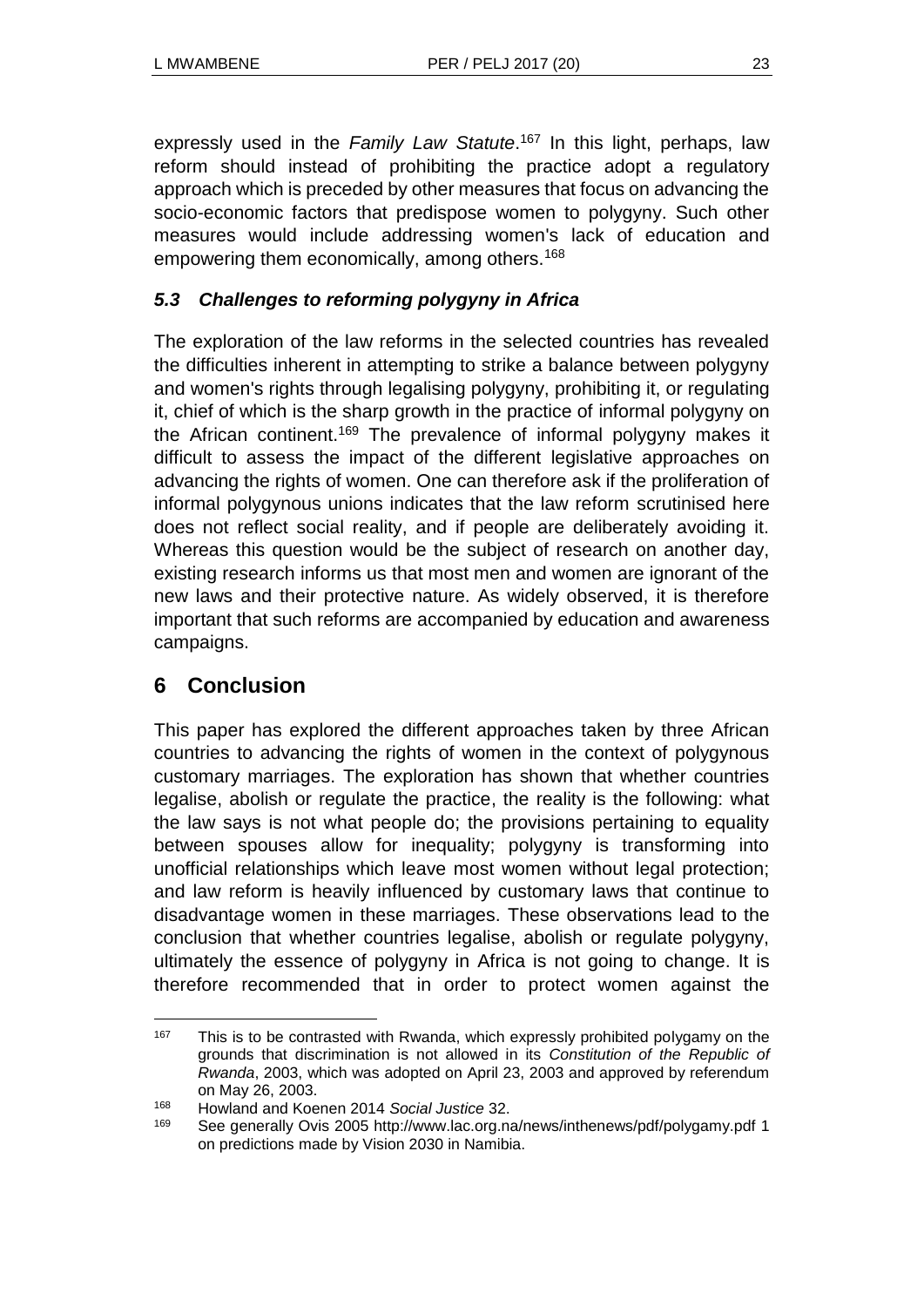violations of their rights that come with polygyny, the law reform should be accompanied by education and awareness campaigns and by practical policy and enforcement mechanisms.

# **Bibliography**

### **Literature**

Amien 2013 *Acta Juridica*

Amien W "Reflections on the African Customary Marriages in South Africa: Seeking Insights for the Recognition of Muslim Marriages" 2013 *Acta Juridica* 357-383

Baloyi 2010 *Verbum et Ecclesia* Baloyi EM "An African View of Women as Sexual Objects as a Concern for Gender Equality: A Critical Study" 2010 *Verbum et Ecclesia* 1-6

Banda *Women Law and Human Rights* Banda F *Women Law and Human Rights: African Perspectives* (Hart Oxford 2005)

Banda 2006 *JAL* Banda F "Blazing a Trail: The African Protocol on Women's Rights comes into Force" 2006 *JAL* 72-84

Banda "Changing the Constitution"

Banda F "Changing the Constitution and Changing Attitudes: Recent Developments in Kenyan Family Law" in Bill A (ed) *The International Survey of Family Law* (Jordan Bristol 2014) 255-273

Barrett *Schism and Renewal in Africa*  Barrett DB *Schism and Renewal in Africa* (Oxford University Press Nairobi 1968)

Basendal 2004 *Afr Sociol Rev* Basendal K "Negotiating Marriage on the Eve of Human Rights" 2004 *Afr Sociol Rev* 11-13

Bekker 1991 *Acta Juridica* Bekker JC "Interaction between Constitutional Reform and Family Law" 1991 *Acta Juridica* 1-17

Bennett *Customary Law* Bennett T *Customary Law in South Africa* (Juta Cape Town 2004)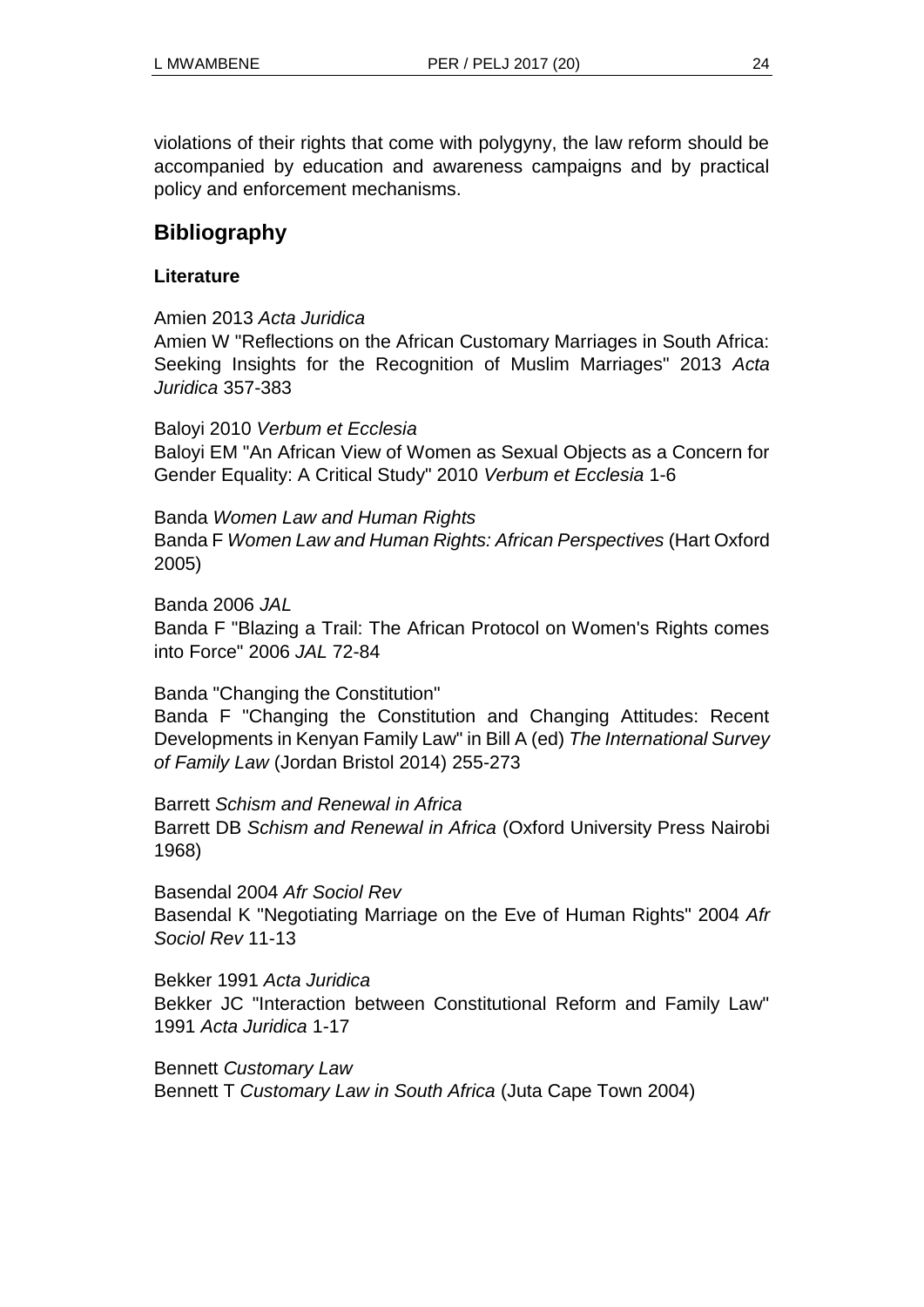#### De Souza 2013 *Acta Juridica*

De Souza M "When Non-registration Becomes Non-recognition: Examining the Law and Practice of Customary Marriage Registration in South Africa" 2013 *Acta Juridica* 239-291

Gaffney-Rhys 2011(a) *Women in Society* Gaffney-Rhys R "Polygamy: A Human Right or Human Rights Violation?" 2011 *Women in Society* 1-13

Gaffney-Rhys 2011(b) *Women in Society*

Gaffney-Rhys R "Polygamy and the Rights of Women" 2011 *Women and Society* 1-15

#### Griffiths "Gendering Culture"

Griffiths A "Gendering Culture: Towards a Plural Perspective on Kwena Women's Rights" in Cowan JK, Dembour M, and William RA (eds) *Culture and Rights: Anthropological Pespectives* (Cambridge University Press Cambridge 2001) 102-126

Hellum and Aasen *Women's Human Rights* Hellum A and Aasen HS *Women's Human Rights: CEDAW in International, Regional and National Law* (Cambridge University Press Cambridge 2013)

Henriques 2013 *Studia Historiae Ecclesiasticae* Henriques AC "The Roman Catholic Response to Customary Marriages in South Africa 1948-2012" 2013 *Studia Historiae Ecclesiasticae* 65-87

Herbst and Du Plessis 2008 *EJCL*

Herbst M and Du Plessis W "Customary Law v Common Law Marriages: A Hybrid Approach in South Africa" 2008 *Electronic Journal of Comparative Law* 1-15

Howland and Koenen 2014 *Social Justice* Howland RJ and Koenen A "Divorce and Polygamy in Tanzania" 2014 *Social Justice* 1-40

Jeffreys *Man's Dominion*

Jeffreys S *Man's Dominion: The Rise of Religion and the Eclipse of Women's Rights* (Routledge New York 2013)

Kaganas and Murray 1991 *Acta Juridica*

Kaganas F and Murray C "Law, Women and the Family: The Question of Polygyny in a New South Africa" 1991 *Acta Juridica* 116-134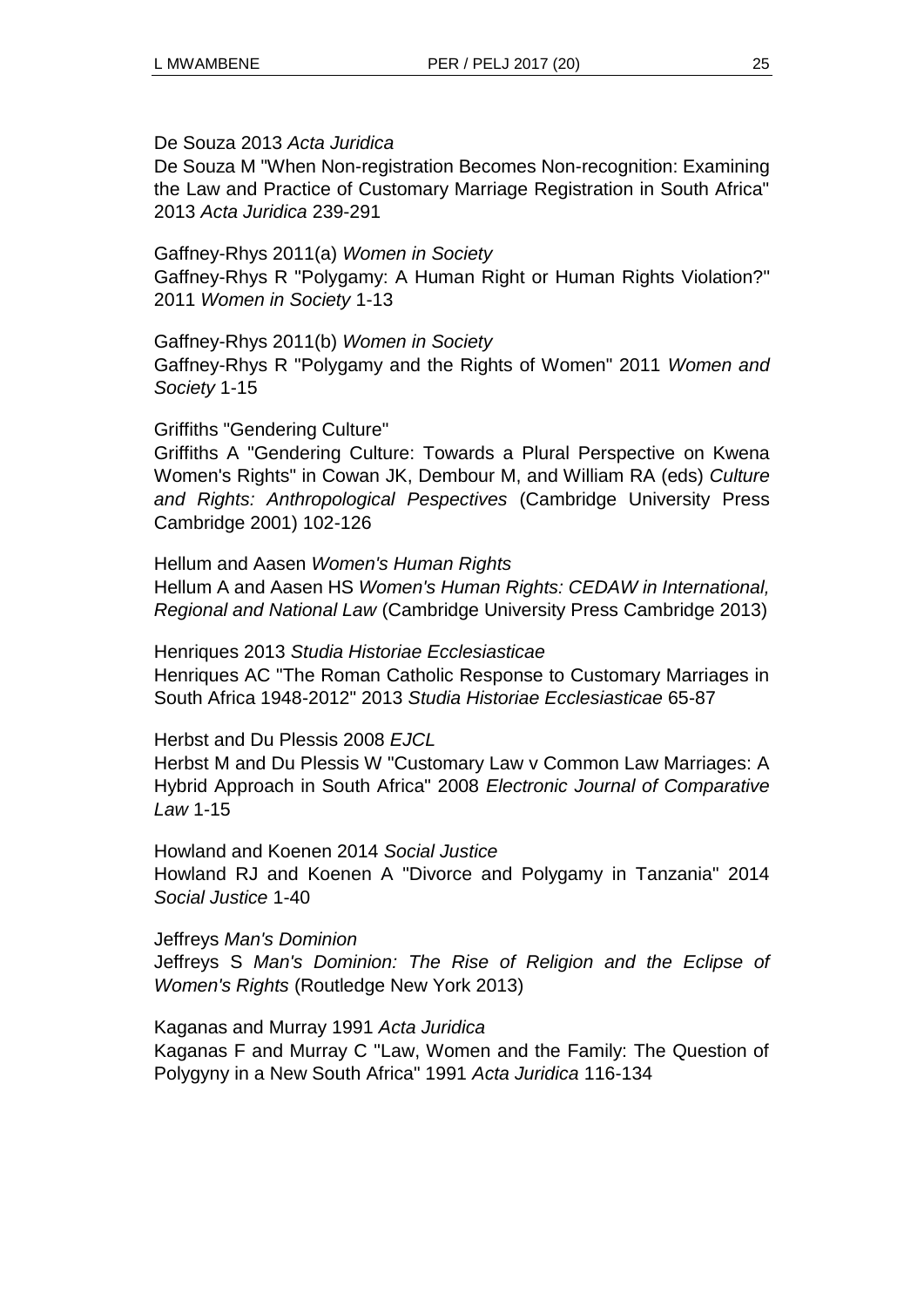#### Kang'ara 2012 *Comp L Rev*

Kang'ara S "Beyond Bed and Bread: Making the African State through Marriage Law Reform Constitutive and Transformative Influences of Anglo-American Legal Thought" 2012 *Comp L Rev* 1-46

Kovacs, Ndashe and Williams 2013 *Acta Juridica*

Kovacs R, Ndashe S and Williams J "Twelve Years Later: How the Recognition of Customary Marriages Act of 1998 is Failing Women in South Africa" 2013 *Acta Juridica* 273-291

#### Labeodan 2007 *JCT*

Labeodan HA "The Yoruba Belief System and its Impact on Women's Reproductive Health" 2007 *JCT* 39-55

#### Lehnert 2005 *SAJHR*

Lehnert G "The Role of Courts in the Conflict between African Customary Law and Human Rights" 2005 *SAJHR* 241-277

#### Luluaki "Customary Polygamy"

Luluaki J "Customary Polygamy, Human Rights and the Constitution in Papua New Guinea" in Bill A (ed) *The International Survey of Family Law* (Jordan Bristol 2014) 395-418

Mandlate *Assessing the Implementation of the Convention on the Rights of the Child*

Mandlate A *Assessing the Implementation of the Convention on the Rights of the Child in Lusophone Africa (Angola and Mozambique)* (LLD-thesis University of the Western Cape 2012)

Mbiti *African Religion and Philosophy*

Mbiti JS *African Religion and Philosophy* (Heinemann London 1969)

Mugerwa *Daily Monitor*

Mugerwa Y "Dilemma Sets in as Marriage Bill Returns" *Daily Monitor* (22 February 2015) 1

Muthengi 1995 *AJET*

Muthengi JK "Polygamy and the Church in Africa: Biblical, Historical, and Practical Perspectives" 1995 *AJET* 55-79

#### Mwambene 2010 *AHRLJ*

Mwambene L "Marriage under African Customary Laws in the Face of the Bill of Rights and International Human Rights Standards in Malawi" 2010 *AHRLJ* 78-104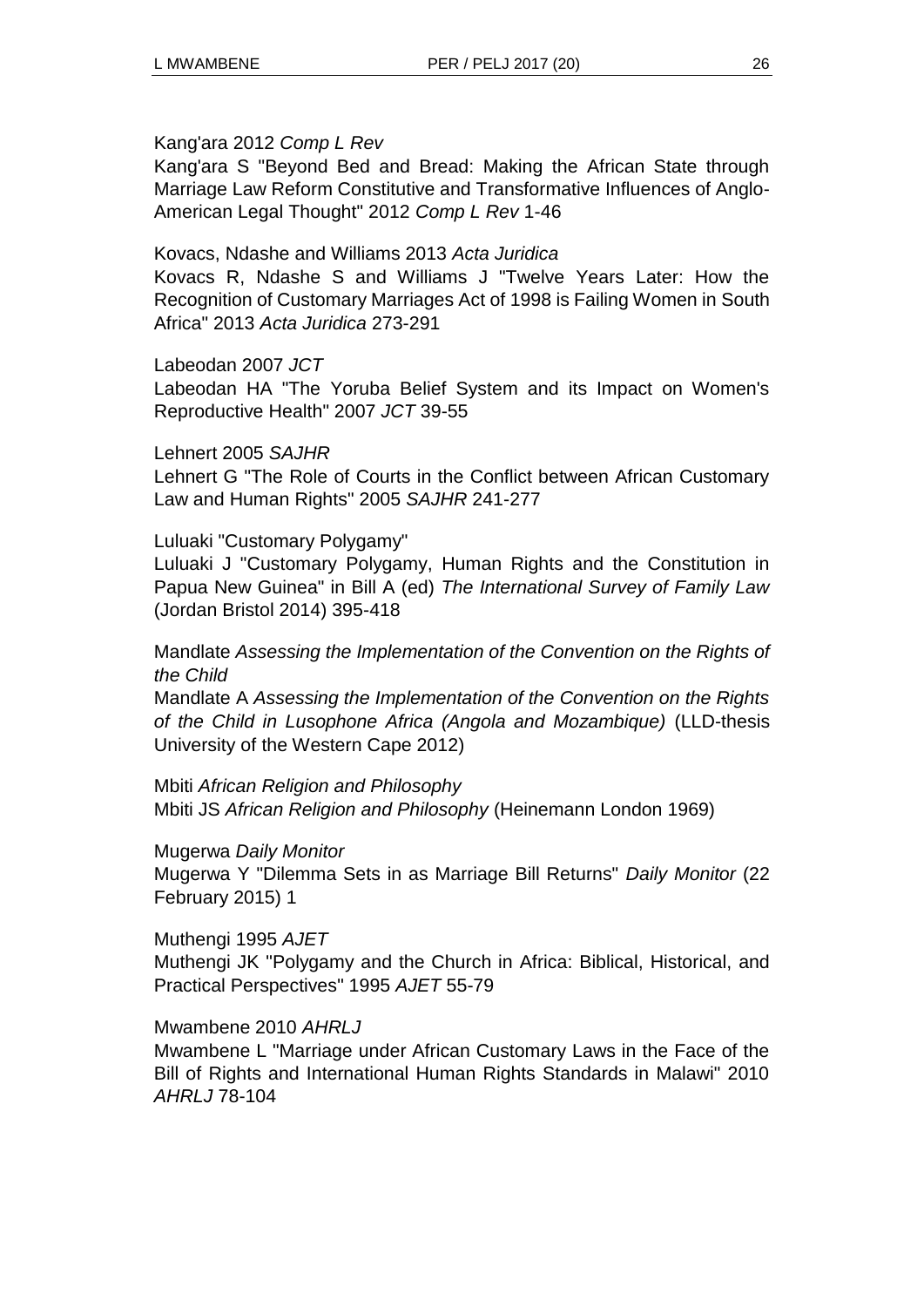#### Mwambene 2015 *Speculum Juris*

Mwambene L "All Outfits Leading to the Death of Polygyny? Reflections on the Recognition of Customary Marriages Act 120 of 1998 and *Mayelane v Ngwenyama & Another* 2013 4 SA 415 (CC)" 2015 *Speculum Juris* 63-78

#### Mwambene and Kruuse 2013 *Acta Juridica*

Mwambene L and Kruuse H "Form over Function? The Practical Application of the Recognition of Customary Marriages Act 1998 in South Africa" 2013 *Acta Juridica* 292-317

#### Mwambene and Kruuse 2015 *IJLPF*

Mwambene L and Kruuse H "Unfulfilled Promises? The Implementation of the Recognition of Customary Marriages Act in South Africa" 2015 *IJLPF* 237-259

#### Mwambene and Van Niekerk 2009 *Speculum Juris*

Mwambene L and Van Niekerk C "The Gumede Judgment: Another Lost Opportunity to Develop Customary Law and Protect Women's Rights?" 2009 *Speculum Juris* 86-98

#### Ndashe 2011 *Women Legal Centre*

Ndashe S "Recognition of Customary Marriages" 2011 *Women Legal Centre* 1-23

### Phaswana "Counselling Singles"

Phaswana DR "Counselling Singles" Unpublished paper delivered at the meeting of the Reformed Minister's Think Tank (2005 Iyani Bible School, Venda)

#### Plan International *In-depth Review*

Plan International *In-depth Review of the Legal and Regulatory Frameworks on Child Marriages in Mozambique* (2016) (copy on file with the author)

### Obonye 2012 *JASD*

Obonye J "The Practice of Polygyny under the Scheme of the Protocol to the African Charter on Human and Peoples' Rights on the Rights of Women in Africa: A Critical Appraisal" 2012 *JASD* 142-149

Olivier *et al Indigenous Law* Olivier NJJ *et al Indigenous Law* (Butterworths Durban 1995)

### Ssenyonjo 2011 *NQHR*

Ssenyonjo M "Analysing the Economic, Social and Cultural Rights Jurisprudence of the African Commission: 30 Years since the Adoption of the African Charter" 2011 *NQHR* 358-397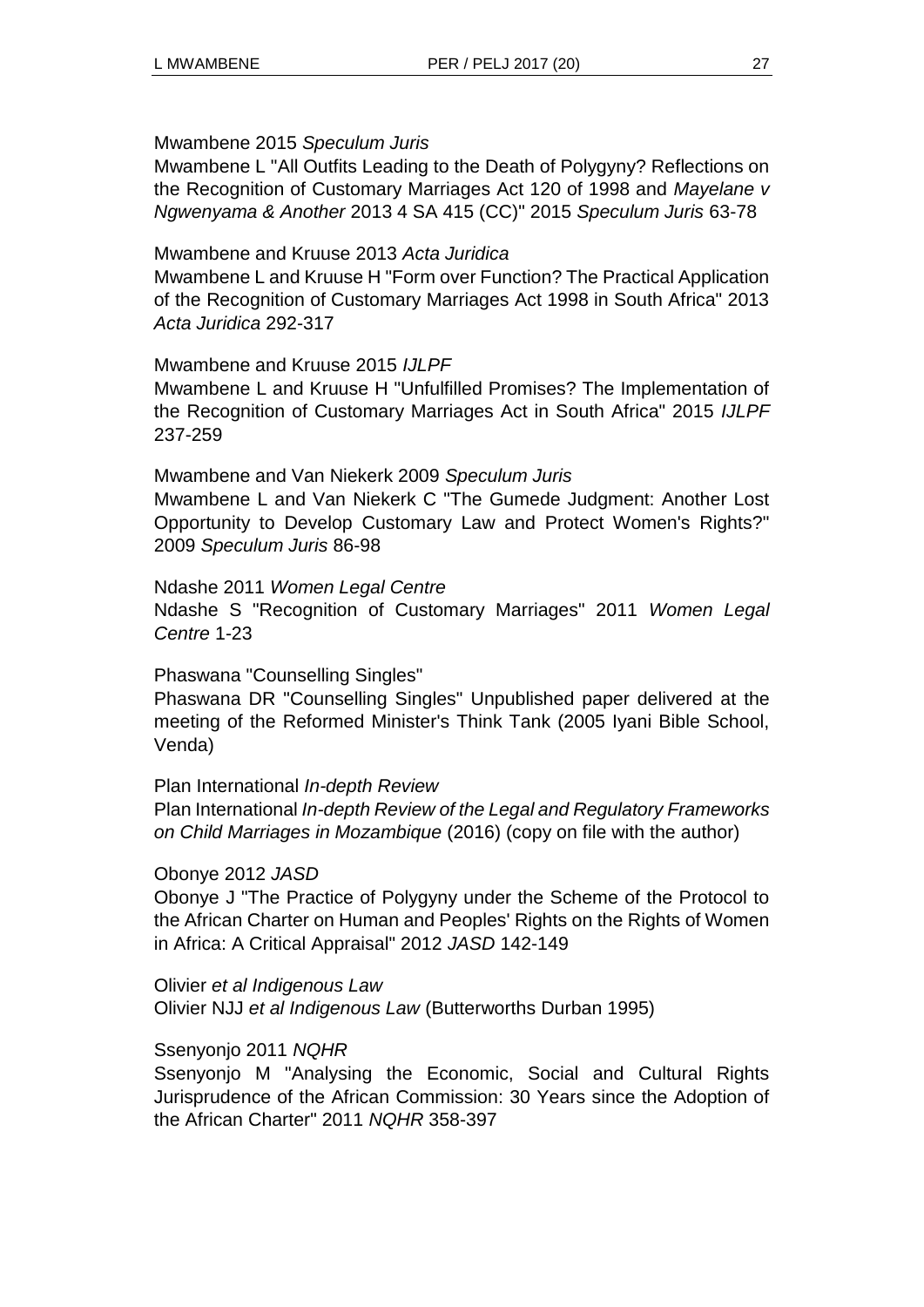Strauss 2012 *Ethics* Strauss G "Is Polygamy Inherently Unequal?" 2012 *Ethics* 516-544

Witte 2015 *Emory LJ* Witte J "Why Two in One Flesh? The Western Case of Monogamy over Polygamy" 2015 *Emory LJ* 1675-1746

WLSA *Uncovering the Realities* Women and Law in Southern Africa *Uncovering the Realities: Excavating Women's Rights in African Family Law* (WLSA New York 1992)

## **Case law**

*Gumede v President of South Africa* 2009 3 SA 152 (CC)

*Hyde v Hyde* 1866 LRIP & D13

*Mayelane v Ngwenyama* 2013 4 SA 415 (CC)

# **Legislation**

### *Kenya*

*Constitution of the Republic of Kenya,* 2010

*Marriage Act* 14 of 2014

*Matrimonial Property Act* 49 of 2013

## *Malawi*

*Constitution of the Republic of Malawi,* 1994

*Marriage, Divorce and Family Relations Bill*, 2006

*Marriage Divorce and Family Relations Act* 5 of 2015

## *Mozambique*

*Constitution of the Republic of Mozambique,* 2004

*Family Law Statute Act* 10 of 2004

## *South Africa*

*Black Administration Act* 38 of 1927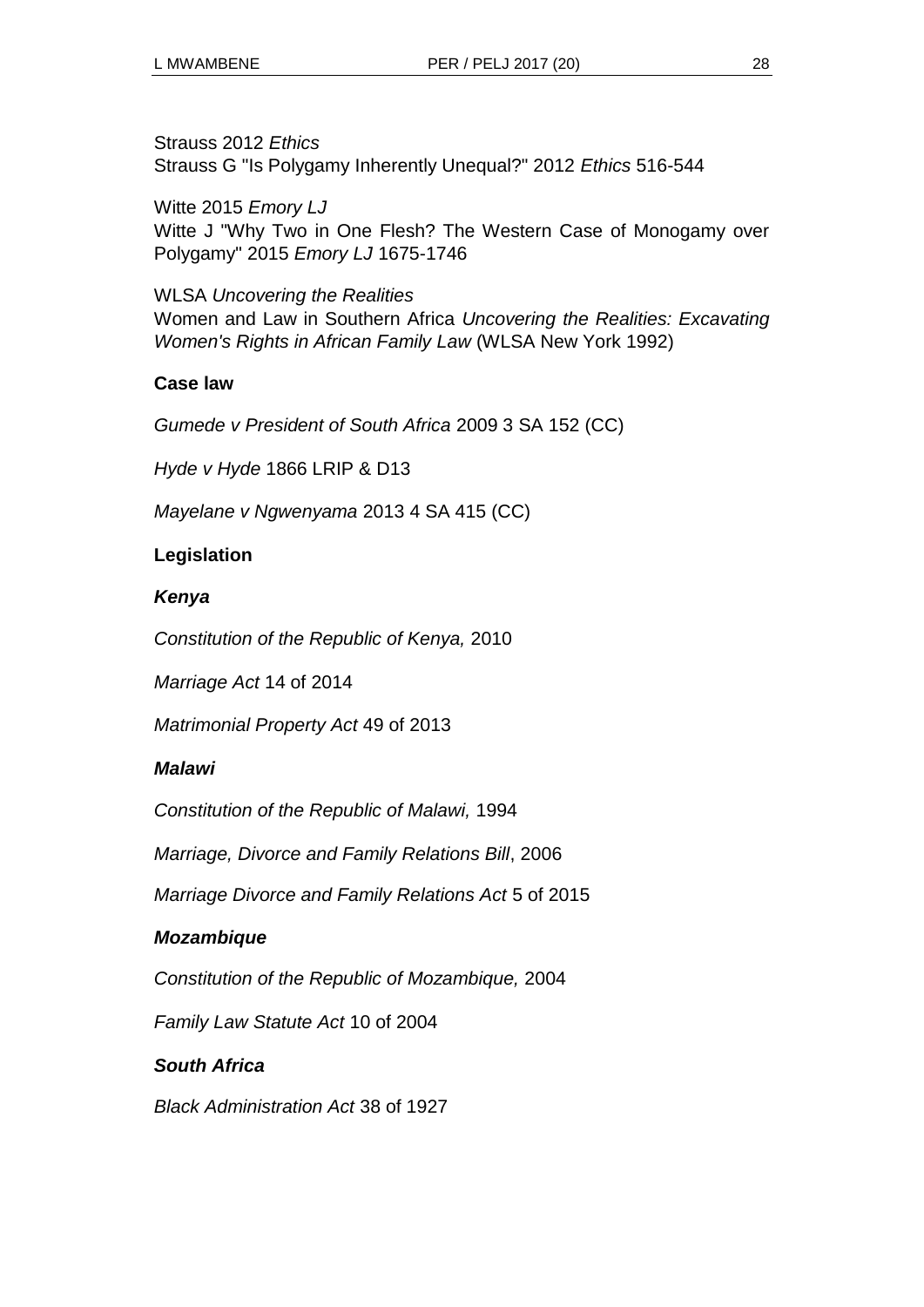*Constitution of the Republic of South Africa*, 1996

*Recognition of Customary Marriages Act* 120 of 1998

### *Tanzania*

*Constitution of the Republic of Tanzania,* 1977

#### *Rwanda*

*Constitution of the Republic of Rwanda*, 2003

### *Uganda*

*Marriage and Divorce Bill*, 2009

#### **International instruments**

*African Charter on Human and People's Rights* (1981)

*African Charter on the Rights and Welfare of the Child* (1990)

| <b>CEDAW</b> | Committee               | Concluding | Observations: | Kenya |
|--------------|-------------------------|------------|---------------|-------|
|              | CEDAW/C/KEN/CO/7 (2011) |            |               |       |

CEDAW Committee *Concluding Observations: Lesotho*  CEDAW/C/LSO/CO/1-4 (2011)

CEDAW Committee *Concluding Observations: Malawi* CEDAW/C/MW1/CO/6 (2010)

CEDAW Committee *General Recommendation 21 on Equality in Marriage and Family Relations* UN GAOR, Doc A/49/38 (1994)

CEDAW Committee *General Recommendation 24 on Women and Health*  UN GAOR, Doc A/54/38 (1999)

CEDAW Committee *General Recommendation 29 on Economic Consequences of Marriage, Family Relations and their Dissolution* UN Doc CEDAW/C/GC/29 (2013)

*Convention on Consent to Marriage, the Minimum Age for Marriage and Registration of Marriages* (1962)

*Convention on the Elimination of All Forms of Discrimination against Women* (1979)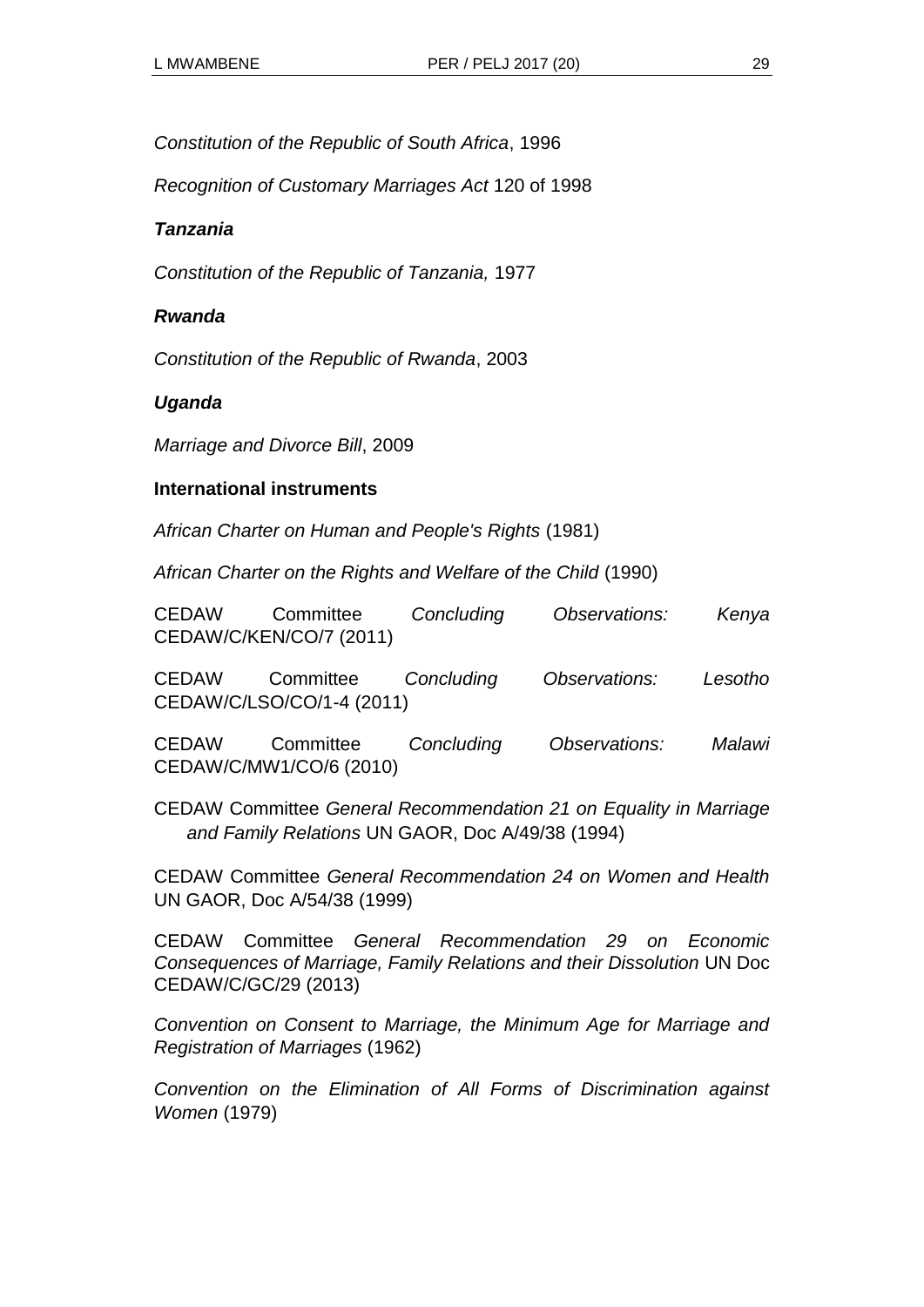*Hague Convention on the Celebration and Recognition of Marriages* (1978)

Human Rights Committee *General Comment 28 on Equality of Rights between Men and Women* CCPR/C/21/Rev.1/Add.10 (2000)

Human Rights Committee *Concluding Observations: Mozambique*  CCPR/c/moz/co/1 (2013)

*International Covenant on Civil and Political Rights* (1966)

*Protocol of the African Charter on Human and People's Rights on the Rights of Women in Africa* (2003)

*Universal Declaration of Human Rights* (1948)

#### **Internet sources**

AFP 2014 http://www.nation.co.ke/news/Uhuru-assents-to-law-allowingpolygamy/1056-2297540-x731pa/index.html

AFP 2014 *Uhuru Kenyatta signs Marriage Bill into law* http://www.nation.co.ke/news/Uhuru-assents-to-law-allowing-

polygamy/1056-2297540-x731pa/index.html accessed 7 September 2017

Al Hammadi 2015 https://www.linkedin.com/pulse/negative-consequencespolygamy-zainab-al-hammadi

Al Hammadi Z 2015 *Negative Consequences of Polygamy* https://www.linkedin.com/pulse/negative-consequences-polygamy-zainabal-hammadi accessed 20 June 2016

Anon 2015 https://www.polygamy.com/articles/89746509/polygamy-inafrica Anon 2015 *Polygamy in Africa* https://www.polygamy.com/articles/89746509/ polygamy-in-africa accessed 15 June 2016

Byrnes and Freeman 2012 http://ssrn.com/abstract=2011655 Byrnes A and Freeman M 2012 *The Impact of the CEDAW Convention: Paths to Equality? World Development Report* http://ssrn.com/abstract=2011655 accessed 11 June 2016

Baines, Bailey and Amani 2005 http://publications.gc.ca/collections/ Collection/SW21-132-2005E.pdf

Baines B, Bailey M and Amani B "Expanding Recognition of Foreign Polygamous Marriages: Policy Implication for Canada" in Campbell A *et al*  2005 *Polygamy in Canada: Legal and Social Implications for Women and*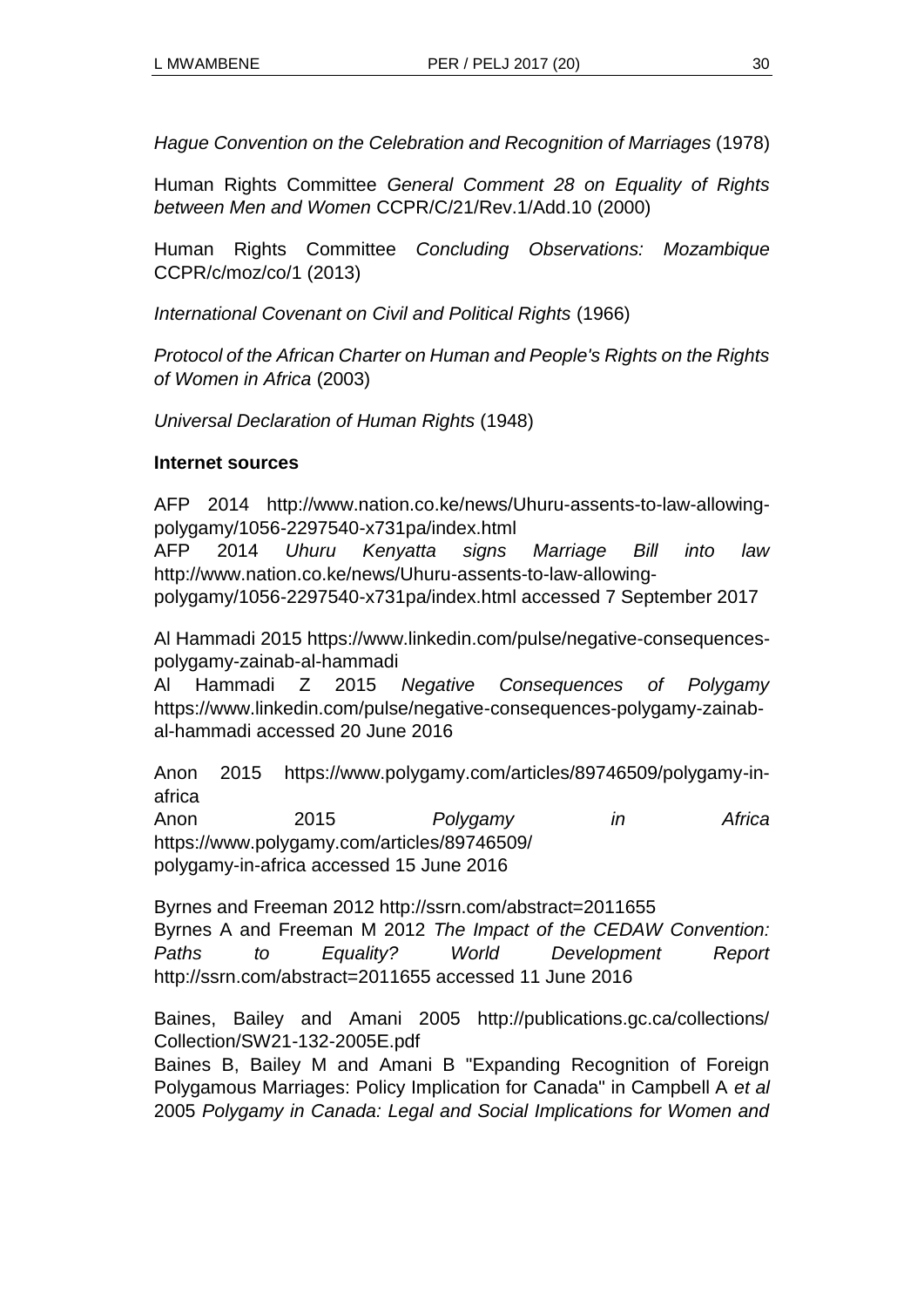*Children: A Collection of Policy Research Reports* http://publications.gc.ca/ collections/Collection/SW21-132-2005E.pdf accessed 9 October 2017

Cook 2011

http://www.law.utoronto.ca/utfl\_file/count/documents/reprohealth/Polygam y.pdf

Cook RJ 2011 *State Obligations to Eliminate Polygamy under International Law* http://www.law.utoronto.ca/utfl\_file/count/documents/reprohealth/Poly gamy.pdf accessed 10 June 2016

Cook and Kelly 2006 http://www.justice.gc.ca/eng/rp-pr/other-autre/poly/ index.html

Cook RJ and Kelly LM 2006 *Polygamy and Obligations under International Human Rights Law* http://www.justice.gc.ca/eng/rp-pr/other-autre/poly/ index.html accessed 13 June 2016

Da Silva *et al* 2004 http://www.wlsa.org.mz/article-why-polygamy-isunacceptable-in-family-law-in

-the-light-of-human-rights/

Da Silva T *et al* 2004 *Why Polygamy is Unacceptable in Family Law, in the Light of Human Rights* http://www.wlsa.org.mz/article-why-polygamy-isunacceptable-in-family-law-in-the-light-of-human-rights/ accessed 11 June 2016

Fenske 2012 http://www.csae.ox.ac.uk/workingpapers/pdf/csae-wps-2012- 20.pdf

Fenske J 2012 *African Polygamy: Past and Present* http://www.csae.ox.ac.uk/workingpapers/pdf/csae-wps-2012-20.pdf accessed on 12 June 2016

Kamau date unknown http://theequalityeffect.org/wp-content/uploads/ 2014/12/CustomaryLawAndWomensRightsInKenya.pdf

Kamau W date unknown *Customary Law and Women's Rights in Kenya*  http://theequalityeffect.org/wp-

content/uploads/2014/12/CustomaryLawAndWomensRightsInKenya.pdf accessed 12 June 2016

Kuhn date unknown https://www.du.edu/korbel/hrhw/researchdigest/africa/ UniversalHumanRights.pdf

Kuhn B date unknown *Universal Human Rights vs Traditional Rights*  https://www.du.edu/korbel/hrhw/researchdigest/africa/UniversalHumanRig hts.pdf accessed 14 June 2016

Malawi Law Commission 2006 http://www.lawcom.mw/docs/Report\_on\_ the review of Marriage and Divorce Act.pdf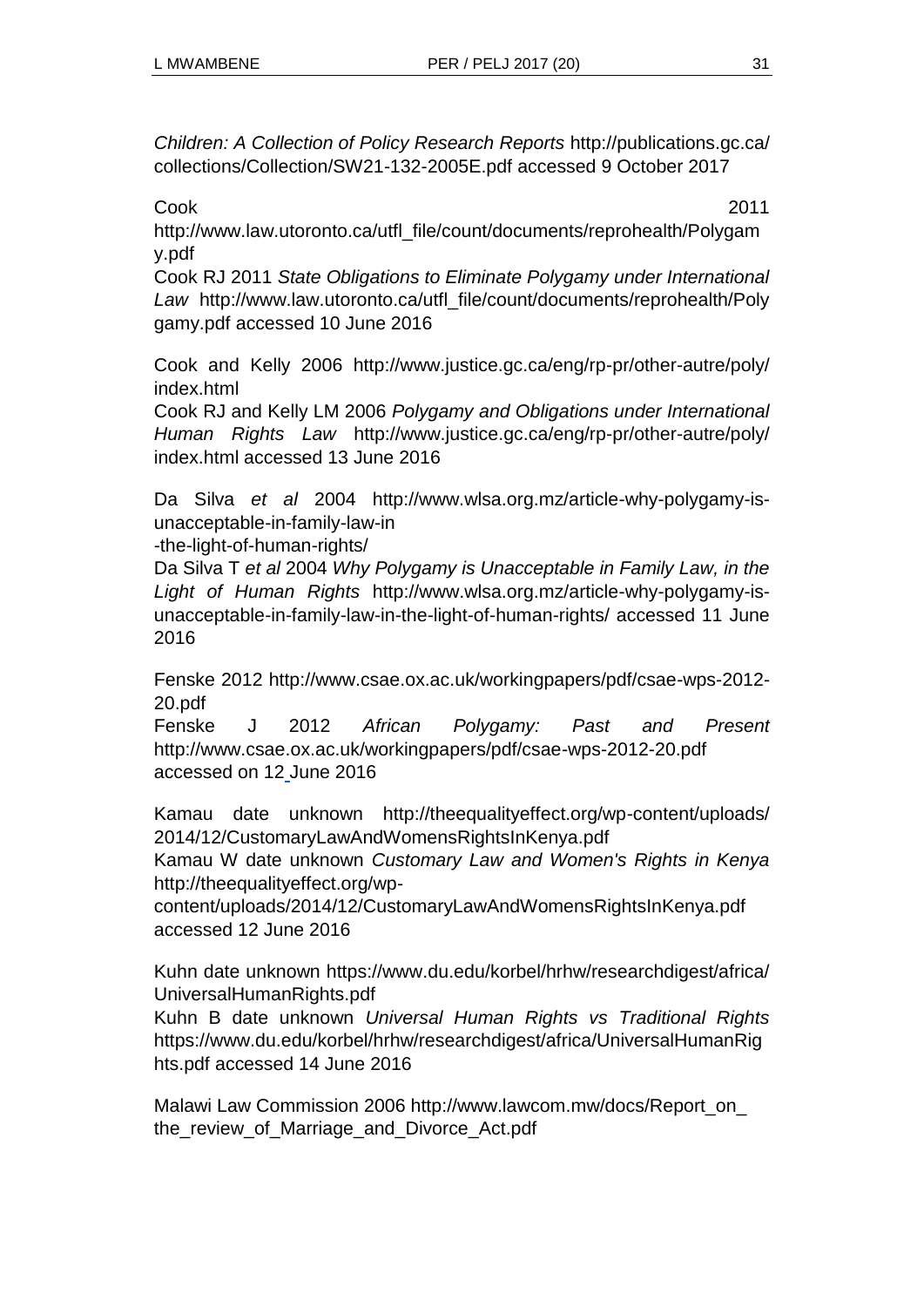Malawi Law Commission 2006 *The Review of Marriage and Divorce* http://www.lawcom.mw/docs/Report\_on\_the\_review\_of\_Marriage\_and\_Div orce\_Act.pdf accessed on 6 September 2017

Mamashela and Xaba 2003 http://sds.ukzn.ac.za/files/rr59.pdf Mamashela M and Xaba T 2003 *The Practical Implications and Effects of the Recognition of Customary Marriages* http://sds.ukzn.ac.za/files/rr59.pdf accessed 5 June 2014

Modupe date unknown http://unilorin.edu.ng/publications/abdulraheemnm/ LAW\_AND\_SOCIAL\_VALUES.pdf

Modupe AN date unknown *Law and Social Values: Polygamy or Extra Marital Affairs?* http://unilorin.edu.ng/publications/abdulraheemnm/LAW\_ AND\_SOCIAL\_VALUES.pdf accessed 15 June 2016

Nyanseor date unknown http://www.theperspective.org/polygyny.html Nyanseor S date unknown *Polygyny (Polygamy) is already a Practice* http://www.theperspective.org/polygyny.html accessed 20 May 2016

Ovis 2005 http://www.lac.org.na/news/inthenews/pdf/polygamy.pdf Ovis MH 2005 *Polygamy - to share or not to share? That is the Question* http://www.lac.org.na/news/inthenews/pdf/polygamy.pdf accessed 9 October 2017

Sraman date by the date when the unknown http://www.academia.edu/3559600/polygamy\_and\_human\_rights Sraman S date unknown *Polygamy and Human Rights* http://www.academia.edu/3559600/polygamy\_and\_human\_rights accessed 7 June 2016

South African Law Reform Commission 1998 http://www.justice.gov.za/salrc/reports/r\_prj90\_cstm\_1998aug.pdf South African Law Reform Commission 1998 *Project 90: The Harmonisation of the Common Law and Indigenous Law Report on Customary Marriages* http://www.justice.gov.za/salrc/reports/r\_prj90\_cstm \_1998aug.pdf accessed 9 October 2017

UN Women date unknown http://www.endvawnow.org/en/articles/625 polygamousmarriages.html?next=1678 UN Women date unknown *Entity for Gender Equality and Empowerment of Women* http://www.endvawnow.org/en/articles/625-polygamousmarriages.

html?next=1678 accessed 7 June 2016